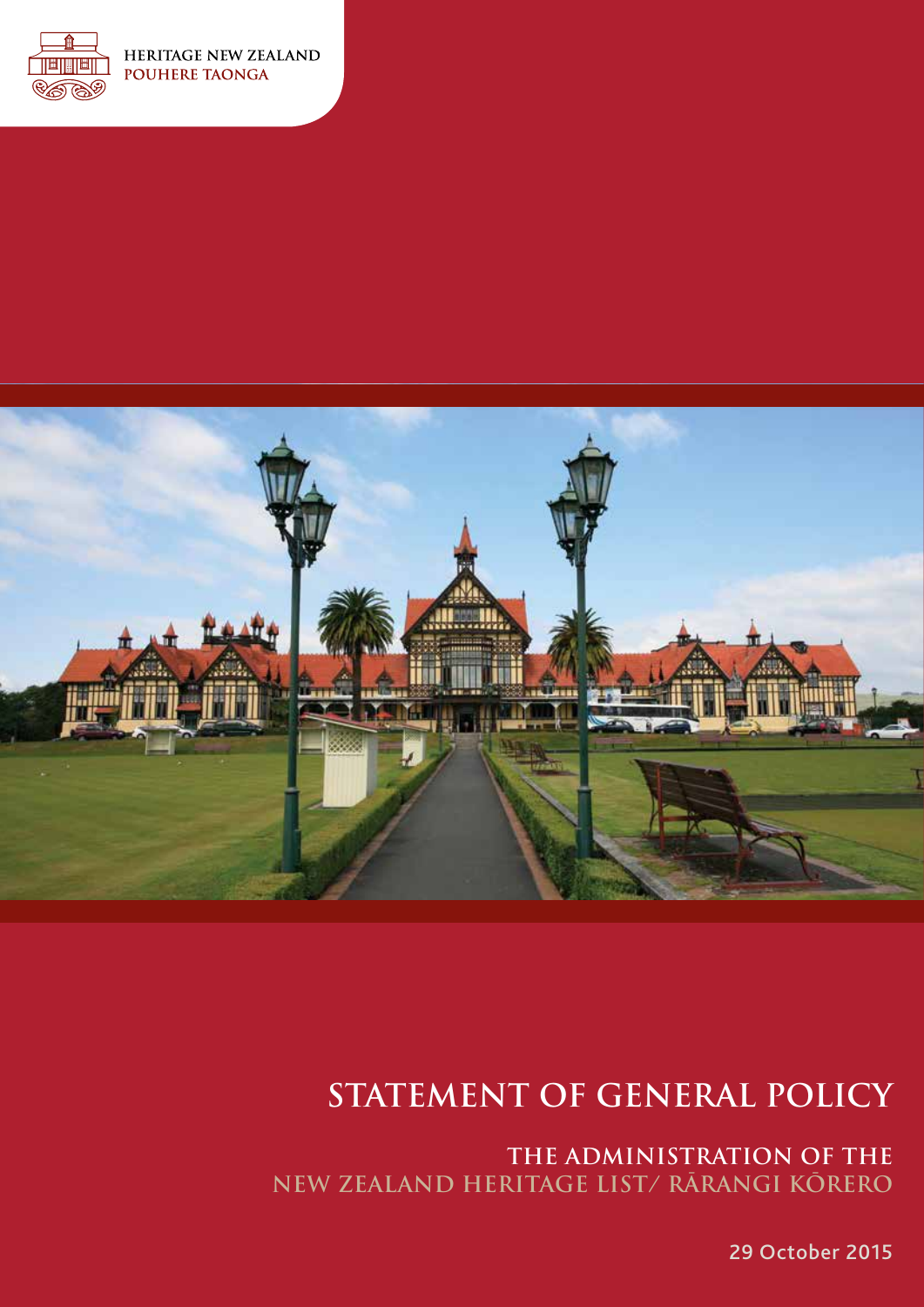## **ABOUT HERITAGE NEW ZEALAND POUHERE TAONGA**

Heritage New Zealand Pouhere Taonga (HNZPT) is an autonomous Crown entity established by the Heritage New Zealand Pouhere Taonga Act 2014 (HNZPTA). HNZPT's role, as defined by the HNZPTA, is "to promote the identification, protection, preservation and conservation of the historical and cultural heritage of New Zealand". HNZPT is New Zealand's leading national historic heritage agency and is seen by the public as the guardian of this country's national historic heritage.

HNZPT IS governed by a Board that is responsible for the organisation's strategic direction, while taking into account government priorities and desired outcomes. The Māori Heritage Council has specific statutory functions under the Act relating to the promotion and conservation of many aspects of Māori heritage. The Council works closely with the Board and advises the Board on matters of interest to Māori and on undertaking its work in a culturally appropriate manner.

The national office in Wellington provides key service, support and policy functions, and a Māori Heritage team operates throughout the management and organisational structure. There are regional and area offices located in Auckland, Wellington, Christchurch, Kerikeri, Tauranga and Dunedin and the Heritage Destinations Team manages 48 historic properties around the country, 15 of which are staffed.

The work of HNZPT focuses on:

- **I** Identifying and recording information on historical and cultural heritage, through assessments and entering significant heritage onto the New Zealand Heritage List/Rārangi Kōrero or identifying National Historic Landmarks/Ngā Manawhenua o Aotearoa me ōna Kōrero Tūturu.
- **Promoting the conservation of significant historical and** cultural heritage, through advice, capacity building, advocacy, regulation, ownership of selected properties,and providing targeted incentive funding.
- Engaging with heritage owners, iwi and hapū, heritage professionals, the public, councils and government on heritage.  $\blacksquare$

## **STATEMENTS OF GENERAL POLICY**

To provide leadership and direction in key areas of work, HNZPT has produced statements of general policy for five key activities, as required by section 17 of the HNZPTA. This policy covers the administration of the New Zealand Heritage List/Rārangi Kōrero.

### THE OTHER STATEMENTS of general policy cover:

- The administration of the archaeological provisions
- The statutory role of advocacy
- The management and use of historic places owned or controlled or vested in HNZPT
- The administration of the National Historic Landmarks List/Ngā Manawhenua o Aotearoa me ōna Kōrero Tūturu.

The HNZPTA requires that HNZPT consults on the draft policies by making them publicly available and inviting public comments. The draft policies were publicly notified on 3 February 2015 and submissions closed on 17 April 2015. HNZPT has considered all submissions received on the draft policies. This policy was approved by the Māori Heritage Council and the HNZPT Board on 29 October 2015. Each statement of general policy must be reviewed within 10 years of adoption.  $\blacksquare$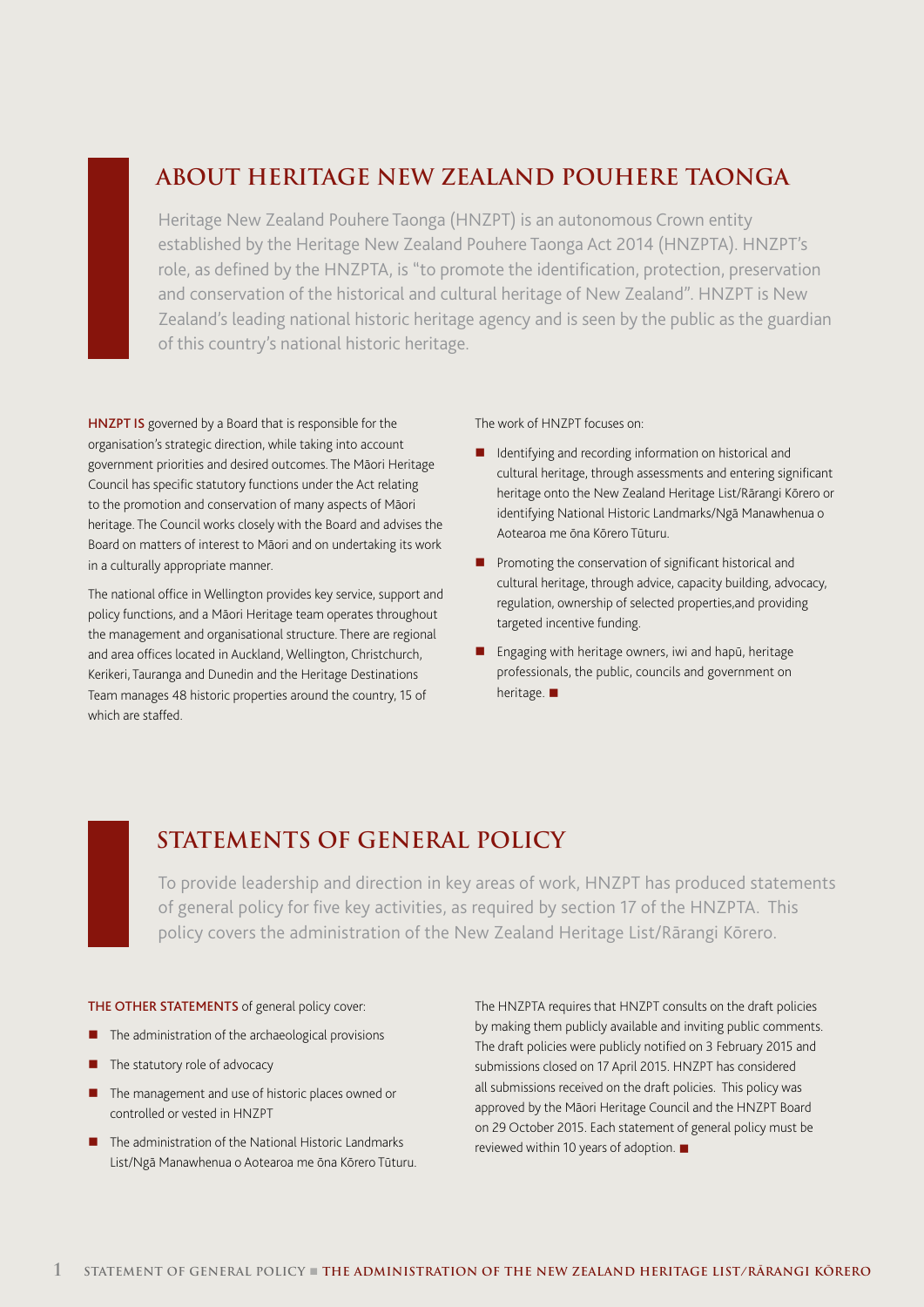### **STATEMENT OF GENERAL POLICY:**

**THE ADMINISTRATION OF THE NEW ZEALAND HERITAGE LIST/ RĀRANGI KŌRERO** 

| <b>INTRODUCTION</b>                                                                                                                              | 3              |
|--------------------------------------------------------------------------------------------------------------------------------------------------|----------------|
| Why have a national heritage list?                                                                                                               | $\overline{3}$ |
| Purpose of the policy _                                                                                                                          | $\overline{3}$ |
| LEGISLATIVE CONTEXT                                                                                                                              | $\overline{4}$ |
| <b>INTERPRETATION</b>                                                                                                                            | 5              |
| OBJECTIVES AND POLICIES                                                                                                                          | 6              |
| Purpose and principles<br><u> 1989 - Johann Stoff, deutscher Stoffen und der Stoffen und der Stoffen und der Stoffen und der Stoffen und der</u> | 7              |
|                                                                                                                                                  | 8              |
| Access to information<br><u> 1989 - Andrea Stadt Britain, amerikansk politiker (d. 1989)</u>                                                     | 9              |
| Relationship with the Resource Management Act 1991 [2012] [2012] [2012] [2012] [2012] [2012] [2012] [2012] [20                                   | 10             |
| Scope of the New Zealand Heritage List/Rārangi Kōrero ___________________________                                                                | 12             |
| The application process<br><u> 1989 - Johann Stein, marwolaethau (b. 1989)</u>                                                                   | 13             |
| Assessment of proposals<br><u> 1989 - Johann Stein, mars an deus Amerikaansk kommunister (</u>                                                   | 15             |
| Consultation<br><u> 1989 - Johann Stein, marwolaethau a bhann an t-Amhair an t-Amhair an t-Amhair an t-Amhair an t-Amhair an t-A</u>             | 18             |
| Decision-making                                                                                                                                  | 20             |
| Maintenance of the New Zealand Heritage List/Rārangi Kōrero                                                                                      | 23             |
| <b>GLOSSARY</b>                                                                                                                                  | 25             |

ISBN 978-1-877563-20-1 (ONLINE)

COVER: The Bath House, Rotorua Government Gardens. IMAGE: PHIL BRAITHWAITE 2006 FLICKR.COM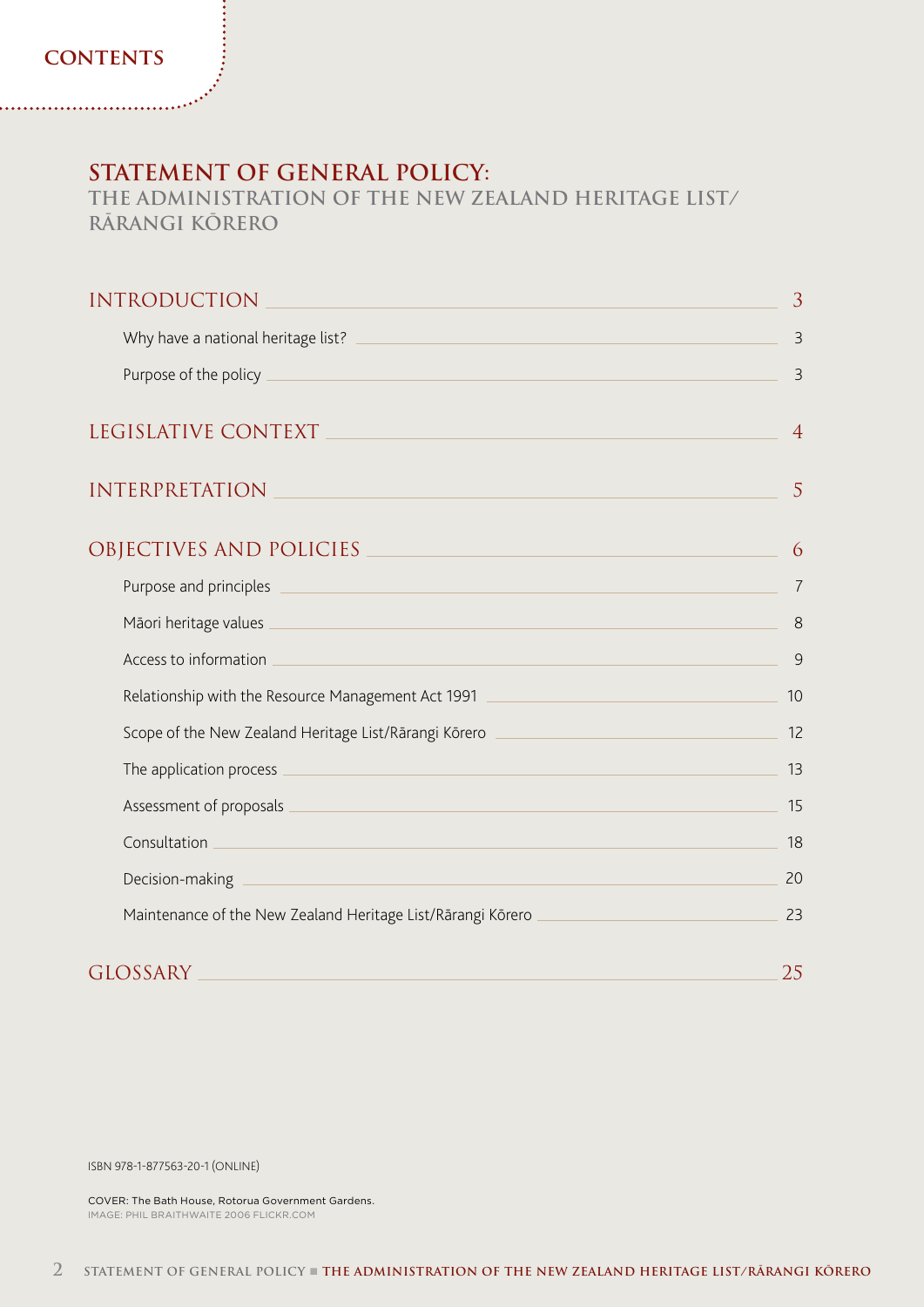### **introduction**

## **INTRODUCTION**

### **why have a national heritage list?**

THE NEW ZEALAND Heritage List/Rārangi Kōrero (the 'List') is New Zealand's only national statutory record of our rich and diverse place-based historical and cultural heritage. It provides for recognition of the full range of heritage places in New Zealand, including **historic places** (such as buildings or structures, cultural and archaeological sites), historic areas, and places of interest to Māori for their spiritual values (wāhi tapu and wāhi tapu areas) and ancestral and associated cultural and traditional values (wāhi tūpuna).

The New Zealand Heritage List/Rārangi Kōrero is an important information source for heritage owners, local authorities and the general public about the places which provide evidence of New Zealand's distinct society and culture.

An important first step in managing and conserving finite heritage resources, and providing opportunities for New Zealanders to engage with heritage is to identify and record the stories of this country's significant heritage places. Access to comprehensive and accurate information about which places are significant and why they are important assists present and future generations of New Zealanders to experience and enjoy a sense of place, identity and nationhood. HNZPT's work in this area is key to both the conservation of heritage places and to enable New Zealanders to engage with heritage.

### **purpose of the policy**

The purpose of this policy is to guide Heritage New Zealand Pouhere Taonga (HNZPT) administration of the New Zealand Heritage List/Rārangi Kōrero. It replaces the registration and wāhi tapu policies prepared under the Historic Places Act 1993 and is intended to be consistent with legislation in force at the time of writing. HNZPT will review and amend this policy when necessary to adapt to changes in legislation, changes in policy and in accordance with increased knowledge. HNZPT will participate fully in any legislative or policy review processes led by other agencies that relate to or affect the New Zealand Heritage List/Rārangi Kōrero or its purposes.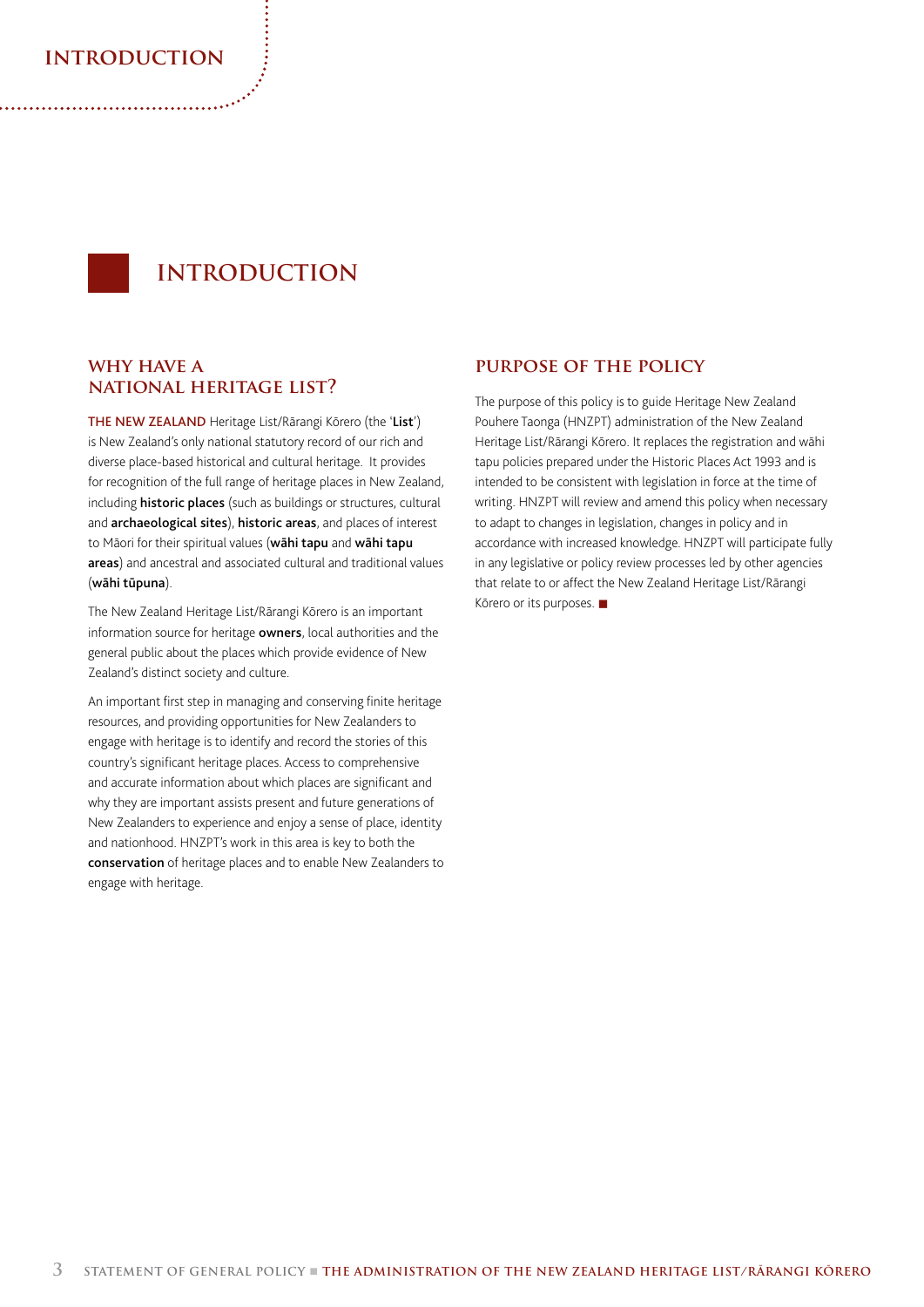### **legislative context**

## **LEGISLATIVE CONTEXT**

This general policy has been prepared under section 17 of the Heritage New Zealand Pouhere Taonga Act 2014 (HNZPTA) to provide policy for the administration of the New Zealand Heritage List/Rārangi Kōrero under subpart 1 of Part 4. This policy is intended to be consistent with legislation in force at the time of writing. HNZPT will review and amend this policy when necessary to adapt to changes in legislation and policy and in accordance with increased knowledge.

TO RECOGNISE and respect the Crown's responsibility to give effect to the Treaty of Waitangi, the HNZPTA contains specific provisions relating to the functions, powers and delegations of the Māori Heritage Council and processes relating to the New Zealand Heritage List/Rārangi Kōrero (including functions relating to wāhi tūpuna, wāhi tapu and wāhi tapu areas, notification of **applications**, determining **applications** and reviews relating to wāhi tūpuna, wāhi tapu and wāhi tapu areas, notification of decisions, and making recommendations to local authorities regarding wāhi tapu areas).

The HNZPTA continues to provide for the identification, protection, preservation, and conservation of the historical and cultural heritage of New Zealand.

It also continues the system for a list (formerly known as the Register under the Historic Places Act 1993) to be known as the New Zealand Heritage New Zealand List/Rārangi Kōrero, comprising historic places, historic areas, wāhi tūpuna, wāhi tapu, and wāhi tapu areas, as a means for recognising and evaluating significant historical and cultural heritage. Pursuant to section 65(2) of the HNZPTA, all entries on the Register immediately prior to the commencement of the HNZPTA are deemed to be entries on the New Zealand Heritage List/Rārangi Kōrero.

The purposes of the New Zealand Heritage List/Rārangi Kōrero are:

- a) to inform members of the public about historic places, historic areas, wāhi tūpuna, wāhi tapu, and wāhi tapu areas
- b) to notify the owners of historic places, historic areas, wāhi tūpuna, wāhi tapu, and wāhi tapu areas, as needed, for the purposes of the HNZPTA
- c) to be a source of information about historic places, historic areas, wāhi tūpuna, wāhi tapu, and wāhi tapu areas for the purposes of the Resource Management Act 1991 (RMA).

Entry on the New Zealand Heritage List/Rārangi Kōrero does not equal automatic protection or directly create regulatory consequences or legal obligations on property owners and does not create specific rights or control over property. Entry on the New Zealand Heritage List/Rārangi Kōrero can lead to heritage properties being considered for protection under district plan heritage schedules and could provide heritage funding opportunities such as through the National Heritage Preservation Incentive Fund.

The New Zealand Heritage List/Rārangi Kōrero must separately identify historic places, historic areas, wāhi tūpuna, wāhi tapu, and wāhi tapu areas.

Historic places must be further identified as Category 1 or Category 2:

CATEGORY 1: places of special or outstanding historical or cultural heritage significance or value;

CATEGORY 2: places of historical or cultural heritage significance or value.

The category of **historic place** is assessed under section 66(3) of the HNZPTA having regard to the following criteria:

- a) The extent to which the place reflects important or representative aspects of New Zealand history
- b) The association of the place with events, persons, or ideas of importance in New Zealand history
- c) The potential of the place to provide knowledge of New Zealand history
- d) The importance of the place to tangata whenua
- e) The community association with, or public esteem for, the place
- f) The potential of the place for public education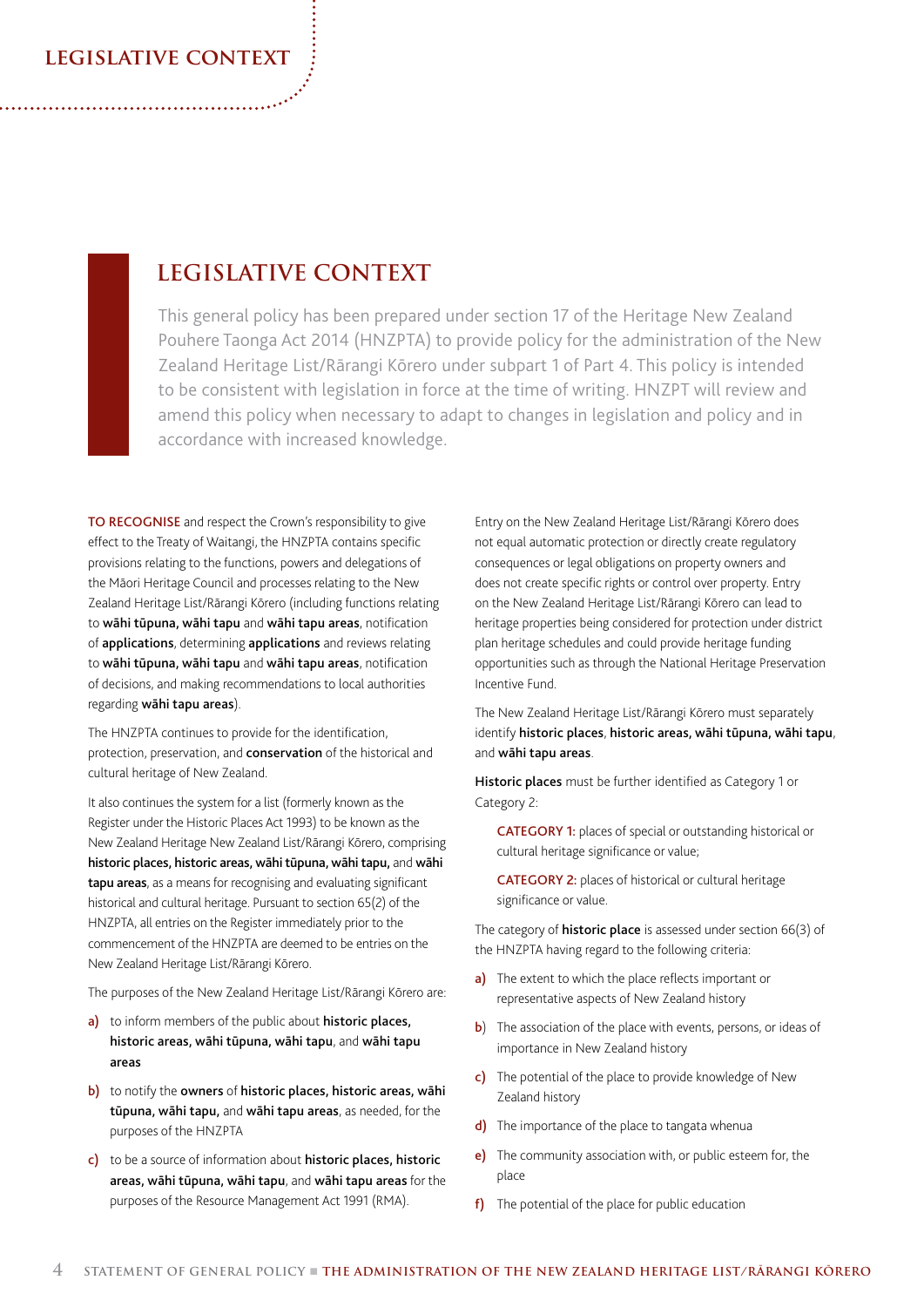### **LEGISLATIVE CONTEXT – CONTD**

- g) The technical accomplishment, value, or design of the place
- h) The symbolic or commemorative value of the place
- i) The importance of identifying historic places known to date from an early period of New Zealand settlement
- j) The importance of identifying rare types of historic places
- k) The extent to which the place forms part of a wider historical and cultural area.

Additional criteria may be prescribed in regulations made under this Act for the purpose of assigning Category 1 or Category 2 status, but there are no regulations currently in place.  $\blacksquare$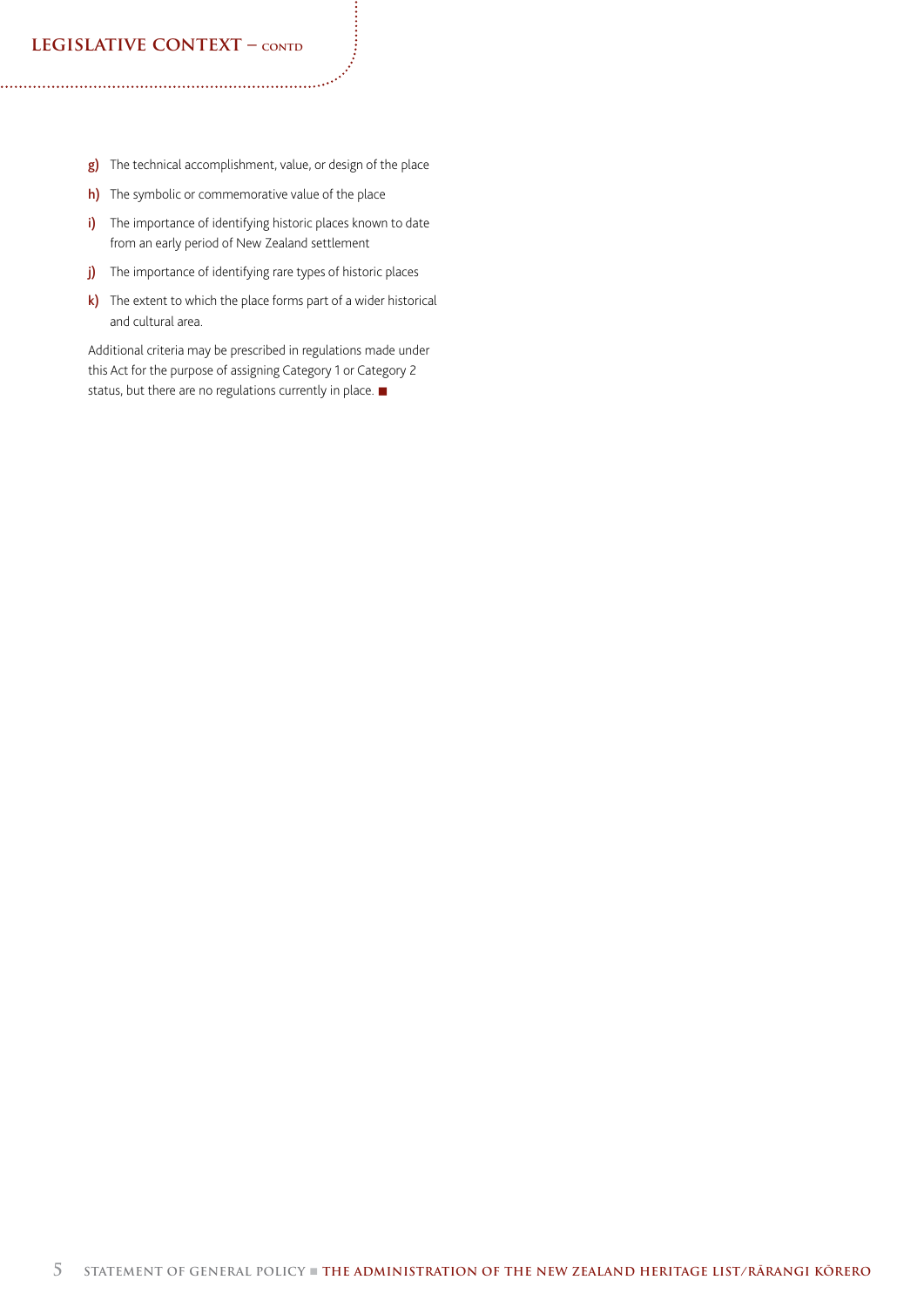### **intrepretaton**

## **INTERPRETATION**

This statement of general policy contains an introductory section which is followed by objectives, being the outcomes HNZPT is seeking, and policies that will achieve those objectives. Individual statements in the policy should not be considered in isolation but in the context of the policy as a whole.

THIS POLICY is is subservient to the HNZPTA.

In this policy the term "HNZPT" refers to the organisation Heritage New Zealand Pouhere Taonga generally and includes the Heritage New Zealand Pouhere Taonga Board (Board) and the Māori Heritage Council. The Board and the Council are identified specifically where relevant.

In this document "iwi and hapū" is considered to include reference with respect to the Chatham Islands to "imi" - the tribal grouping of Moriori.

A Glossary can be found at the back of this policy. Terms in bold text have the meaning as set out in the Glossary.

In this policy statement the numbering and order of objectives and policies is solely for convenience and is not to be interpreted as an indication of relative importance.  $\blacksquare$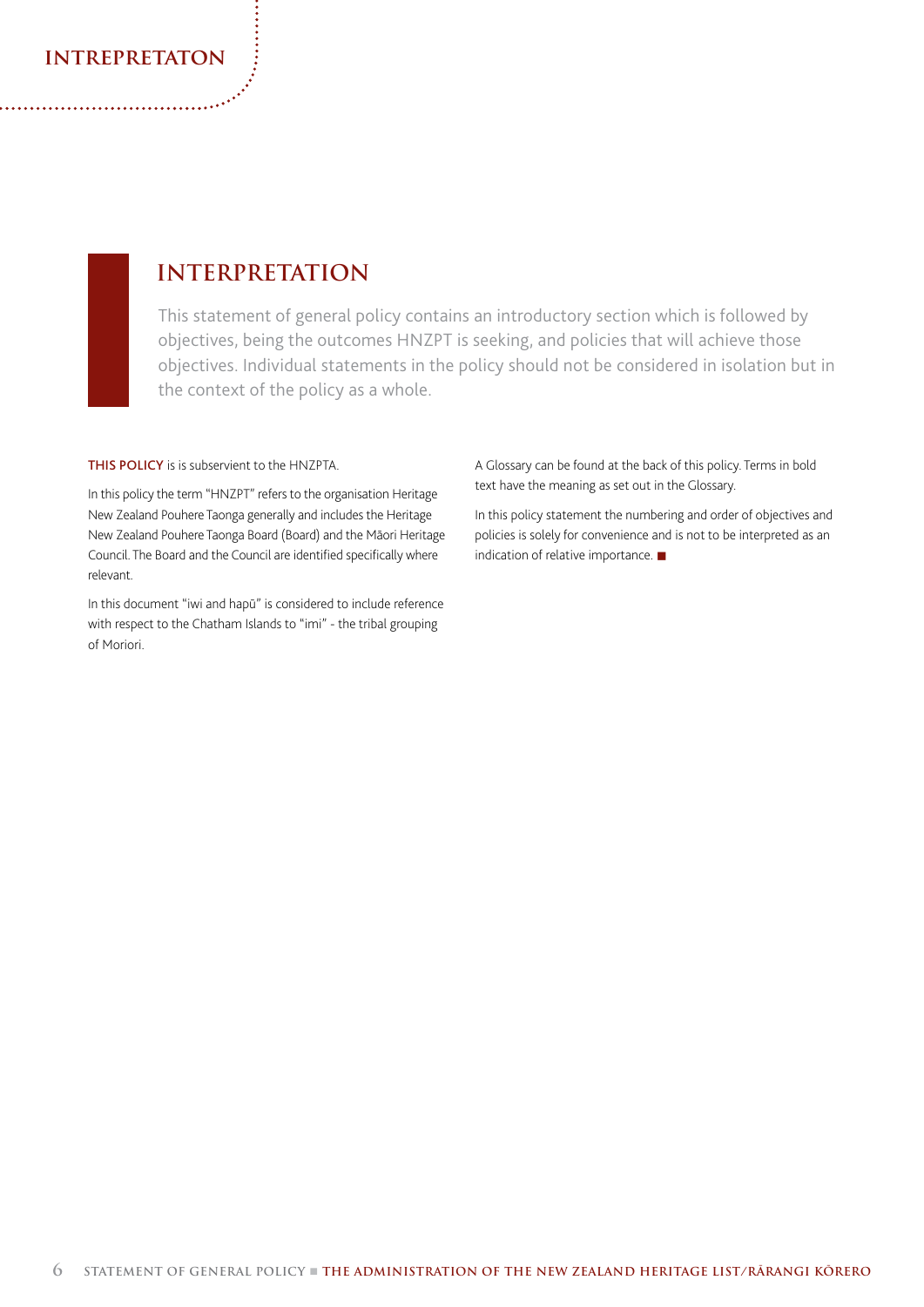### **objectives and policies**

### **PURPOSE AND PRINCIPLES**

The purpose of the HNZPTA is to promote the identification, protection, preservation and conservation of the historical and cultural heritage of New Zealand. The purpose of the New Zealand Heritage List/Rārangi Kōrero is to identify, and be a source of information about, New Zealand's historical and cultural heritage.

### **OBJECTIVE 1:** The New Zealand Heritage List/Rārangi Kōrero is inclusive in its identification of New Zealand's significant historical and cultural heritage.

- 1.1 The List includes internationally, nationally, regionally and locally significant heritage.
- 1.2 The List identifies historical and cultural heritage throughout New Zealand of significance to people and communities.
- 1.3 HNZPT recognises the principle that heritage on the List has lasting value in its own right and provides evidence of the origins of New Zealand's distinct society.<sup>1</sup>
- 1.4 HNZPT recognises the relationship of Māori and their culture and traditions with their ancestral lands, water, sites, wahi tūpuna, wāhi tapu and other taonga in its administration of the List.<sup>2</sup>
- 1.5 HNZPT works collaboratively with owners, iwi and hapū, central government agencies, local authorities, heritage societies, corporations and individuals to identify New Zealand's historical and cultural heritage on the List and build effective working relationships.3
- 1.6 HNZPT recognises the special relationship it has with national, regional and local heritage organisations.
- 1.7 In the administration of the List, HNZPT recognises the principle that the identification of New Zealand's historical and cultural heritage should:
	- a) take account of all relevant cultural heritage values, knowledge and disciplines
	- b) take account of material of cultural heritage value and involve the least possible alteration or loss of it
	- c) safeguard the options of present and future generations
	- d) be fully researched, documented and recorded where culturally appropriate.<sup>4</sup>

<sup>1</sup> As per section 4 of the HNZPTA

<sup>2</sup> As per section 4 of the HNZPTA

<sup>3</sup> As per section 4 of the HNZPTA

<sup>4</sup> As per section 4 of the HNZPTA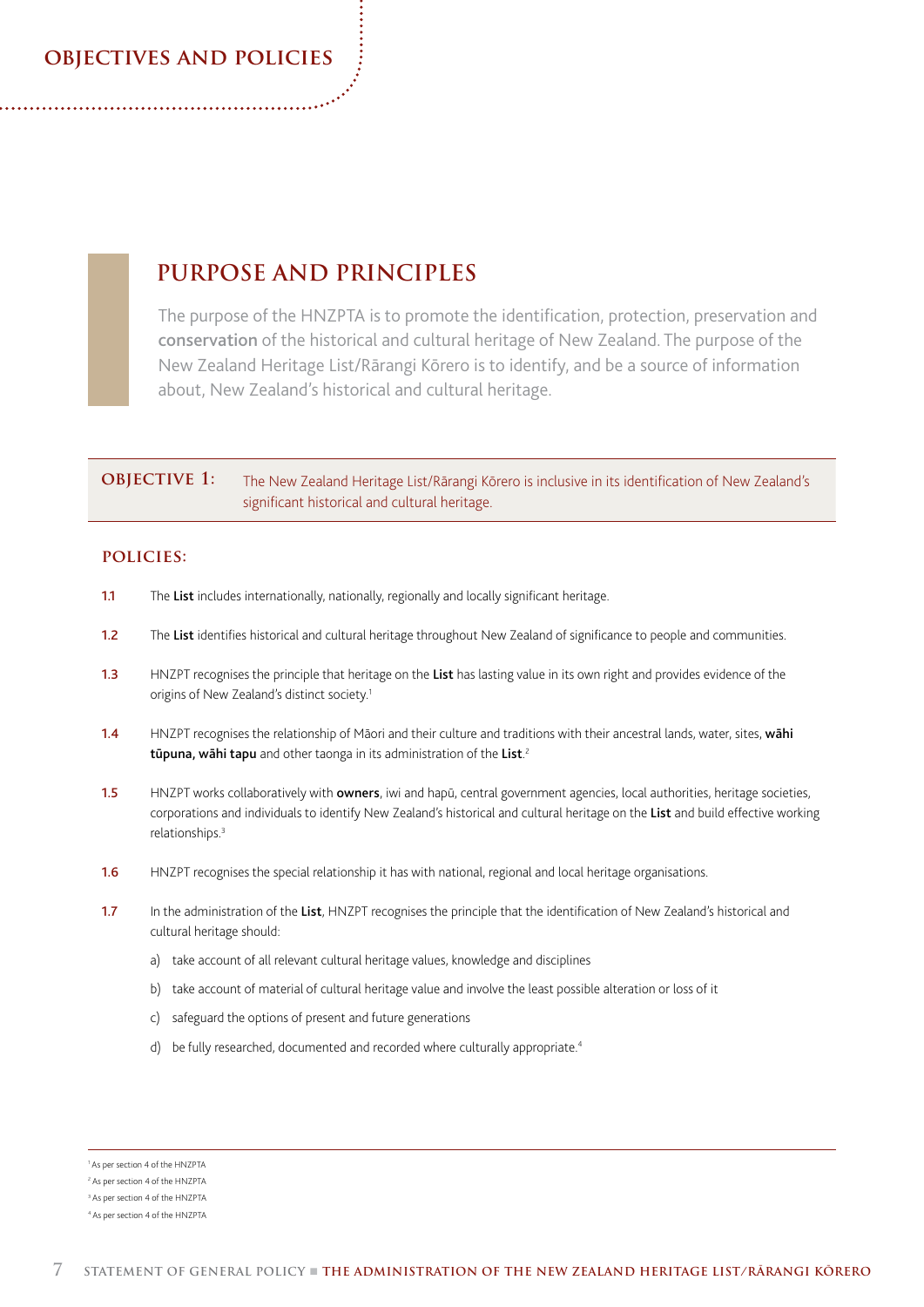## **MĀORI HERITAGE VALUES**

In its administration of the New Zealand Heritage List/Rārangi Kōrero, HNZPT recognises that New Zealand's historical and cultural heritage includes many sites of interest to Māori.

HNZPT acknowledges that Māori heritage sites can have both physical and non-physical attributes, and the List expressly provides for the identification of a range of Māori heritage sites, whether as wāhi tūpuna, wāhi tapu, wāhi tapu areas or historic places or historic areas of interest to Māori.

**OBJECTIVE 2:** Significant Māori heritage sites are included on the New Zealand Heritage List/Rārangi Kōrero.

### **policies:**

- 2.1 A range of significant Māori heritage is represented on the List as historic places and historic areas of interest to Māori, wāhi tūpuna, wāhi tapu and wāhi tapu areas.
- 2.2 HNZPT works with iwi and hapū to identify significant sites of interest to Māori and enter them on the List.
- 2.3 Decisions on List entries of interest to Māori are fully informed by iwi and hapū, by other relevant Māori interests with historical and cultural association, and by traditional Māori knowledge (mātauranga Māori), where appropriate.
- 2.4 All proposed entries on the List are assessed for Māori heritage values and information on Māori connections to the place or area is considered and included in the proposal report, in proportion to the strength of the connections and their relevance to the proposal.
- 2.5 All sites of interest to Māori proposed for entry on the List are considered by the Māori Heritage Council or its delegated authority.<sup>5</sup>

5 As per section 69(4) of the HNZPTA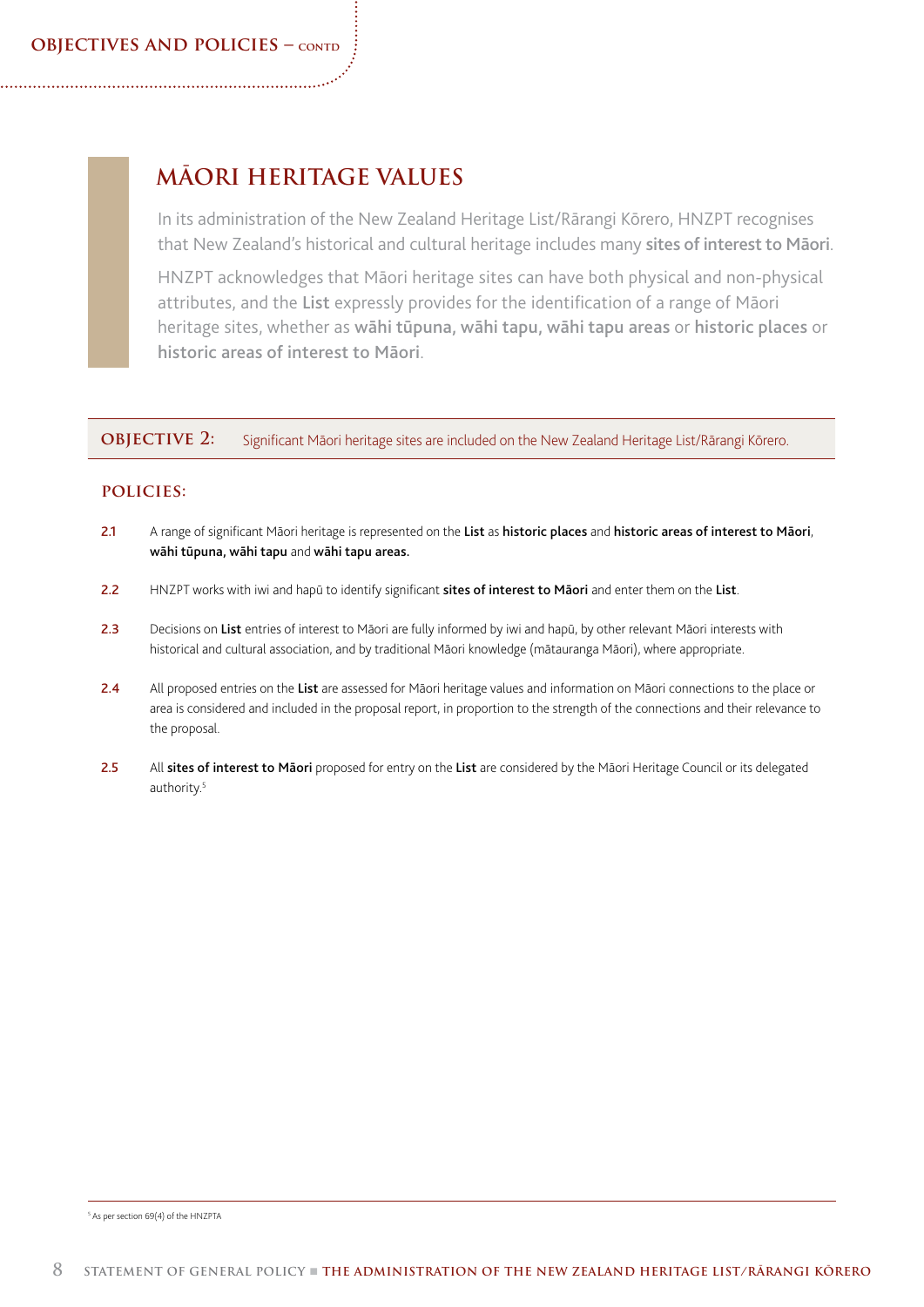## **ACCESS TO INFORMATION**

The New Zealand Heritage List/Rārangi Kōrero is an important source of information about New Zealand's significant historical and cultural heritage. The List informs the public and notifies the custodians (owners, managers and kaitiaki) of our historic places, historic areas, wāhi tūpuna, wāhi tapu, and wāhi tapu areas. The List is a source of information for the purposes of the RMA. List information should therefore be reliable, consistent and readily accessible.

### **OBJECTIVE 3:** The New Zealand Heritage List/Rārangi Kōrero is an easily accessible source of information about New Zealand's significant historical and cultural heritage.

- 3.1 Upon entry onto the List or when a List entry is reviewed HNZPT will provide necessary and accurate notification to owners, registered interests, relevant local authorities and the appropriate iwi and hapū of historical and cultural heritage included on the List.
- **3.2** Information about all List entries is available on the HNZPT website.
- 3.3 HNZPT makes as much information available as possible on our website for each List entry, although the amount of information may vary depending on the part of the List the entry relates to, when it was entered, and the views of the owner or iwi and hāpu.
- 3.4 Images taken on private property are made available on our website only with the express permission of owners.
- 3.5 Referenced List reports, where available, can be requested from HNZPT.
- 3.6 As the List is a matter of public record, HNZPT will avoid collecting confidential information to support List decisions.
- 3.7 HNZPT makes information in the List and information on notified proposals for entry easily available for the purposes of the Overseas Investment Act 2005.
- 3.8 HNZPT responds to enquiries about List entries in a timely, helpful and consistent manner.
- 3.9 HNZPT may recover the cost of providing information relating to the List (other than information in the List itself) under the Official Information Act 1982, or the cost of providing such information for commercial use in accordance with our policy on charging for information.
- 3.10 HNZPT promotes understanding of the purposes, availability, and effects of the List through public education and awareness opportunities.
- 3.11 The entry of historic places, historic areas, wāhi tūpuna, wāhi tapu and wāhi tapu areas on the List provides information contributing to their active protection.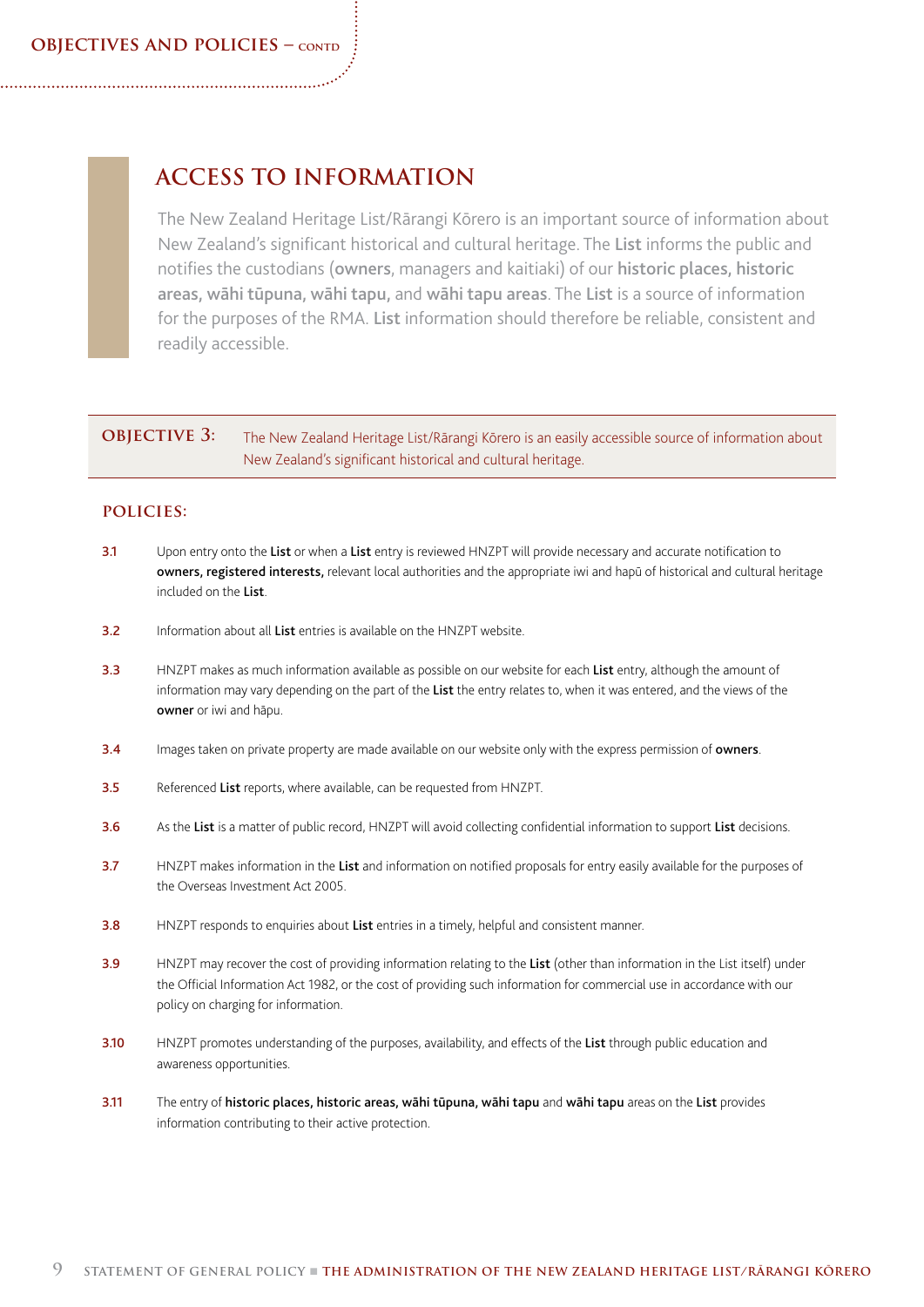### **RELATIONSHIP WITH THE RESOURCE MANAGEMENT ACT 1991**

HNZPT recognises that one of the key functions of the New Zealand Heritage List/Rārangi Kōrero is to be a source of information about historic places, historic areas, wāhi tūpuna, wāhi tapu and wāhi tapu areas for the purposes of the RMA.

Local authorities must have regard to the List when preparing their regional policy statements, regional plans and district, city or unitary plans, and to the recommendations of HNZPT with respect to historic areas and wāhi tapu areas entered on the List. Annual updates of the List are provided to local authorities, who are required to make the List available to the public in council offices. Local authorities must inform HNZPT when a building consent application is received for an entry on the List. HNZPT is often involved in the resource consent process for consents affecting List entries.

HNZPT may advocate for the retention of heritage values for List entries in both statutory and non-statutory processes.

### **OBJECTIVE 4:** The New Zealand Heritage List/Rārangi Kōrero is an authoritative, respected and comprehensive source of information about New Zealand's historical and cultural heritage for the purposes of the RMA.

- 4.1 HNZPT endeavours to ensure information in the List is necessary and sufficient for the statutory purpose of being a source of information for the purposes of the RMA and other relevant legislation.<sup>6</sup>
- 4.2 HNZPT informs local authorities about proposed List entries and reviews in their areas of jurisdiction and supplies local authorities with details of List entries, proposals and reviews on an annual and quarterly basis, together with sufficient explanation to promote an understanding of the purposes and effects of the List.<sup>7</sup>
- 4.3 HNZPT will have a collaborative working relationship with local authorities, particularly in relation to consent applications and the change and review of policy statements and plans, to provide information about List entries.
- 4.4 HNZPT will continue to collate information relating to List entries as it is received.

<sup>6</sup> As per section 65(3)(c) of the HNZPTA

<sup>7</sup> As per section 76(1) of the HNZPTA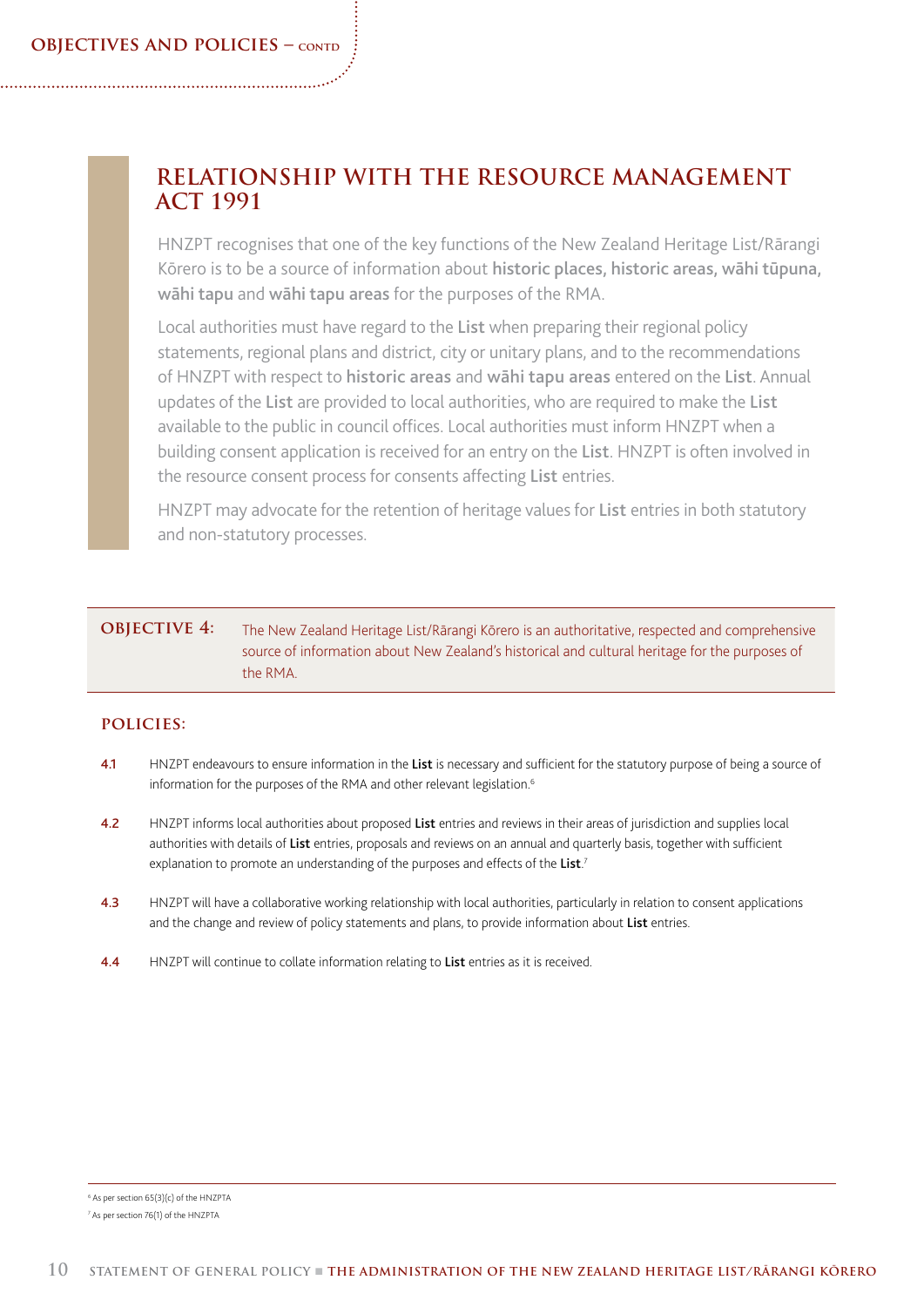| <b>OBJECTIVE 5:</b> | Historical and cultural heritage entered on the New Zealand Heritage List/Rārangi Kōrero is |
|---------------------|---------------------------------------------------------------------------------------------|
|                     | conserved for the future.                                                                   |

- 5.1 HNZPT advocates for the protection of places on the List in statutory processes in accordance with HNZPT's Statement of General Policy for the Statutory Role of Advocacy (2015).
- 5.2 HNZPT promotes the inclusion of entries on the List in the relevant statutory instruments under the RMA.
- 5.3 HNZPT advocates for all entries on the List to be protected through scheduling on district plans where appropriate and actively works to ensure all Category 1 historic places have the highest level of protection afforded by a district plan.
- 5.4 At the time of entry on the List, HNZPT may make recommendations to the relevant local authority/authorities, owners, iwi and hapū as to the appropriate measures they should take to assist in the conservation and protection of the historic place, historic area, wāhi tūpuna, wāhi tapu or wāhi tapu area. Any recommendation must recognise the interests of the owner, as far as they are known.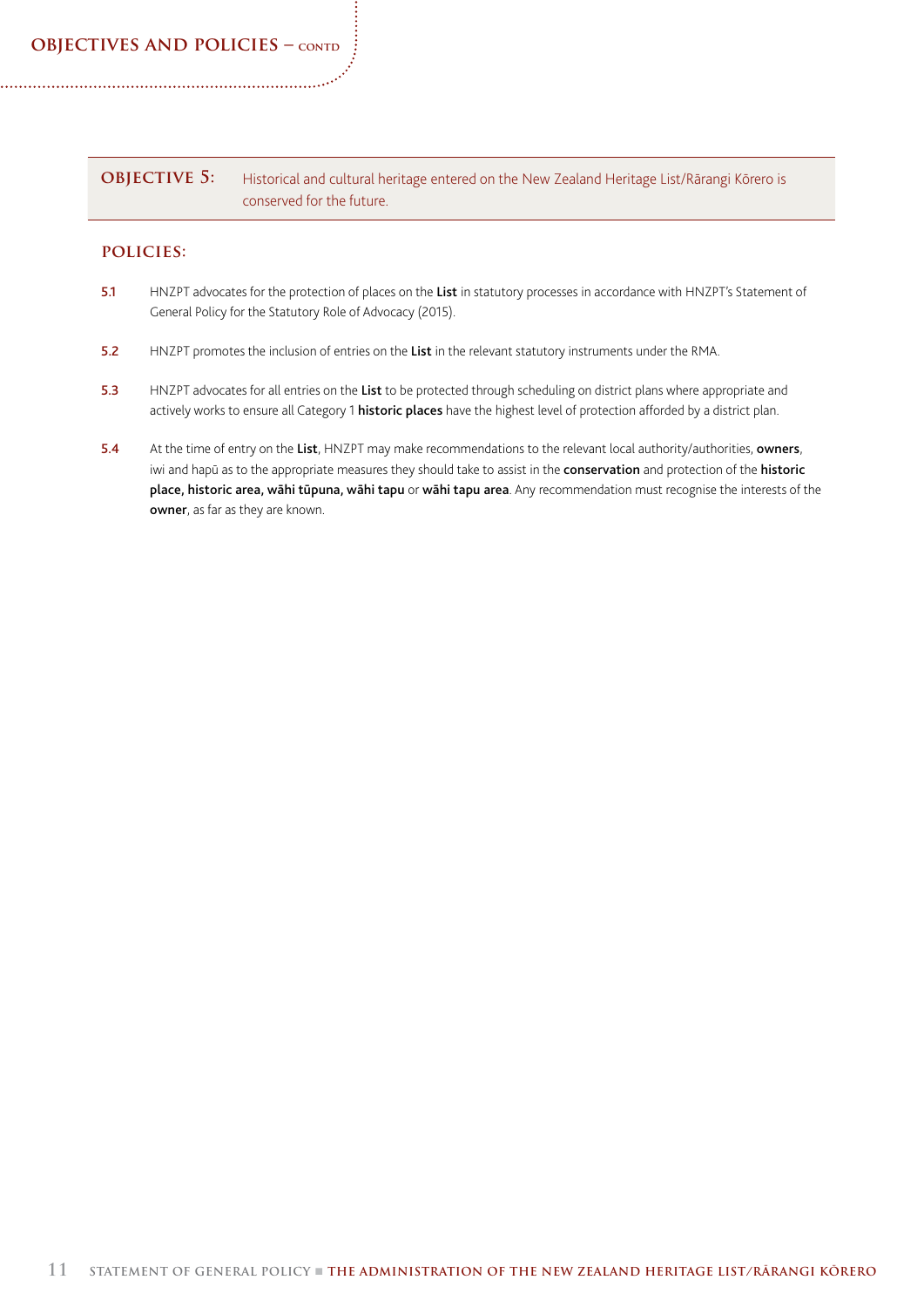### **SCOPE OF THE NEW ZEALAND HERITAGE LIST/RĀRANGI KŌRERO**

The New Zealand Heritage List/Rārangi Kōrero is New Zealand's only national statutory record of our rich and diverse historical and cultural heritage. As the List represents the heritage of all New Zealanders, it should include historical and cultural heritage of national, regional and local significance to people and communities across New Zealand.

### **OBJECTIVE 6:** The New Zealand Heritage List/Rārangi Kōrero includes a variety of the themes, activities, cultures and traditions that contribute to the historical and cultural heritage of New Zealand.

- 6.1 HNZPT can consider additional examples of types of heritage already represented on the List for potential entry, recognising that heritage of importance in a particular location or to a particular community, iwi or hapū is not devalued by the entry of heritage located elsewhere.
- 6.2 HNZPT has not adopted a minimum age for entries on the List, recognising that:
	- a) the List should be representative of the achievements, creativity and traditions of all generations up to the present;
	- b) a minimum age would be inconsistent with contemporary conservation philosophy and with the perception of the past and the present as a continuum, particularly for iwi and hapū;
	- c) the passage of time may be necessary for an enduring association with the place to be formed and heritage values to become apparent.
- 6.3 Although Part 3, subpart 2 of the HNZPTA provides processes for protecting archaeological sites whether or not they are entered on the List, these sites should be considered for entry on the List where there is sufficient evidence to meet the criteria for entry and where the provisions of this policy can be satisfied.
- 6.4 Heritage places owned or managed by HNZPT should be considered for entry on the List, recognising the contribution that they make to the historical and cultural heritage of New Zealand.
- 6.5 Applications for entry on the List are identified and assessed in the context of national, regional and local thematic studies and heritage identification and assessment studies, where such studies exist or are undertaken by us or other agencies.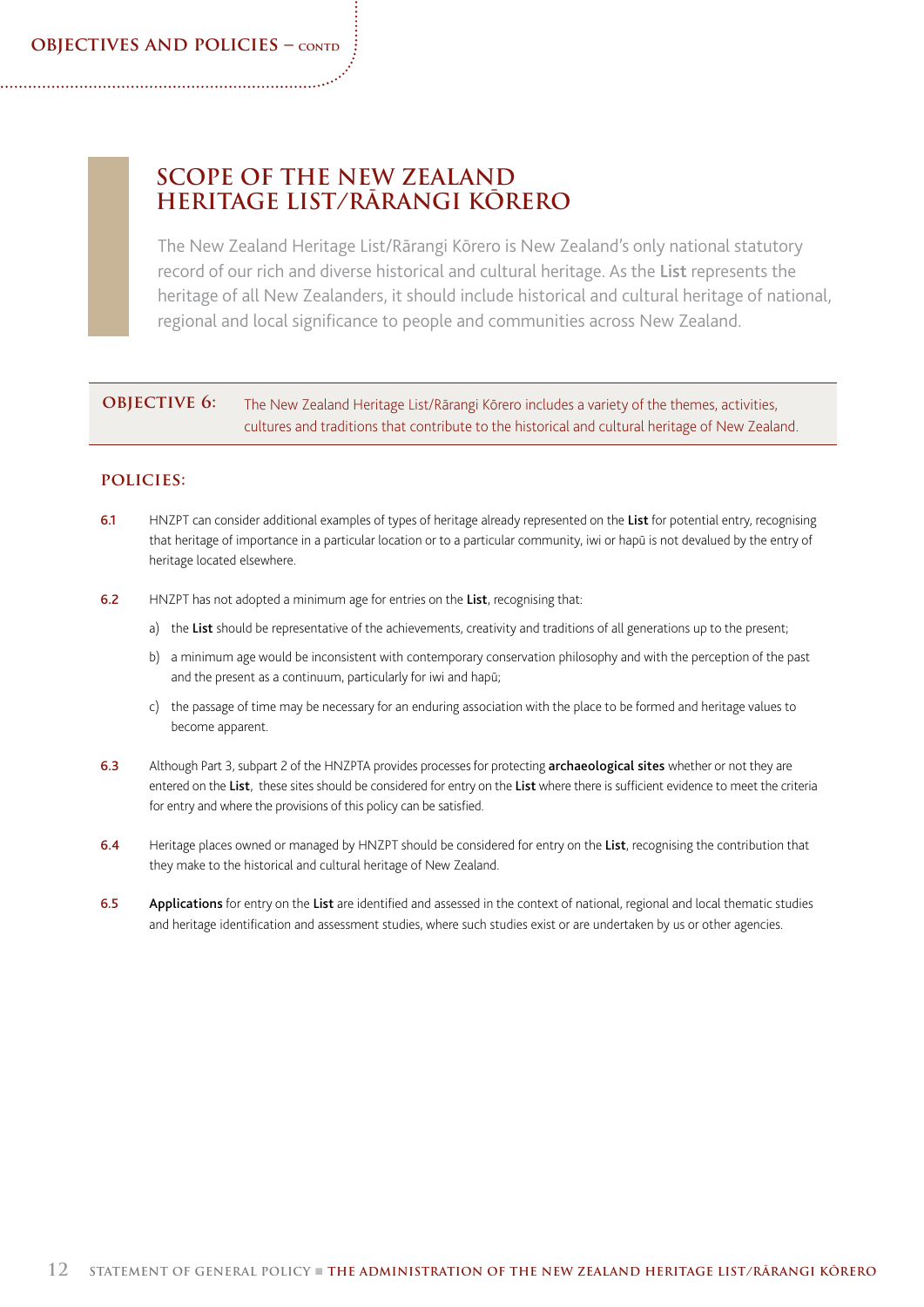## **THE APPLICATION PROCESS**

Any person can apply in writing to nominate a historic place, historic area, wāhi tūpuna, wāhi tapu or wāhi tapu area for entry on the New Zealand Heritage List/Rārangi Kōrero. HNZPT administers the application process efficiently and fairly, and undertakes an annual assessment and prioritisation of applications to determine which will be progressed as proposals for entry on the List.

### **OBJECTIVE 7:** The **application** process for the New Zealand Heritage List/Rārangi Kōrero is inclusive, open and administered efficiently and fairly.

- 7.1 Anyone can make an application for entry on the List by way of written application on the prescribed application form and HNZPT may be the applicant.<sup>8</sup>
- 7.2 Heritage of significance to people and communities in all localities in New Zealand can be considered for entry on the List.
- 7.3 HNZPT informs applicants that the information in the application will be made available if required under the Official Information Act.
- 7.4 Applications are received and acknowledged promptly in writing by HNZPT.
- 7.5 In cases where the applicant is not the owner, HNZPT informs the owner that an application has been received for their property as soon as practicable.
- 7.6 Applications should include a statement on any consultation that has taken place, identifying any parties involved and the nature of any views expressed.
- 7.7 An application for the entry of a wāhi tūpuna, wāhi tapu or wāhi tapu area should be endorsed by appropriate iwi or hapū.
- 7.8 HNZPT accepts all applications for entry on the List which meet statutory requirements and are sufficient for further assessment and consideration.
- 7.9 HNZPT may request further information from an applicant if this is needed to support the case for entry on the List.
- 7.10 HNZPT undertakes a preliminary assessment and prioritisation of all applications received at least annually, to determine which will go forward as proposals for entry on the List.
- 7.11 HNZPT's assessment and prioritisation of applications takes into account the needs for research, assessment and consultation, the desirability of generating agreement and support and other factors such as risk, alignment to HNZPT's strategic outcomes, the impact that a particular entry may have, and any potential efficiency associated with progressing an entry.

8 As per section 67(1) of the HNZPTA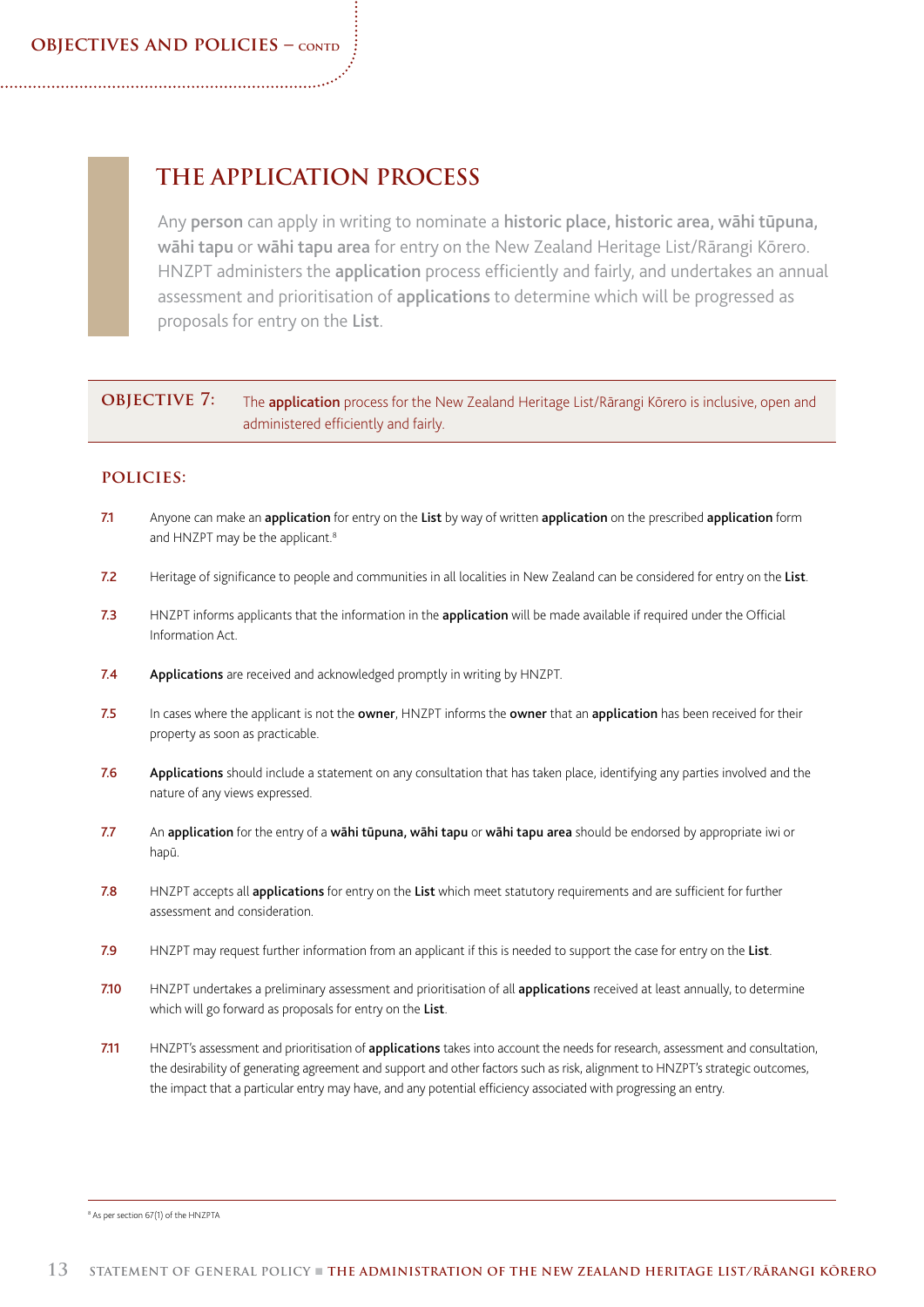- 7.12 Applications should not be progressed as proposals for entry on the List unless:
	- a) the statutory definitions and criteria are met
	- b) the place or area is sufficiently identified
	- c) there is sufficient evidence, so that the case for entry on the List is robust and is capable of withstanding review
	- d) the purpose of entry on the List is appropriate in the particular case
	- e) the owner has been consulted.
- 7.13 Applications should not be progressed as proposals for entry on the List for any property undergoing substantial physical change at the time of *application* which could impact on an assessment of significance.
- 7.14 If accepted for progression as a proposal for entry on the List, HNZPT advises applicants and the owner (if the applicant is not the **owner**) in writing of the outcome of the assessment process, whether the application meets the statutory requirements, and whether or not their **application** has been prioritised.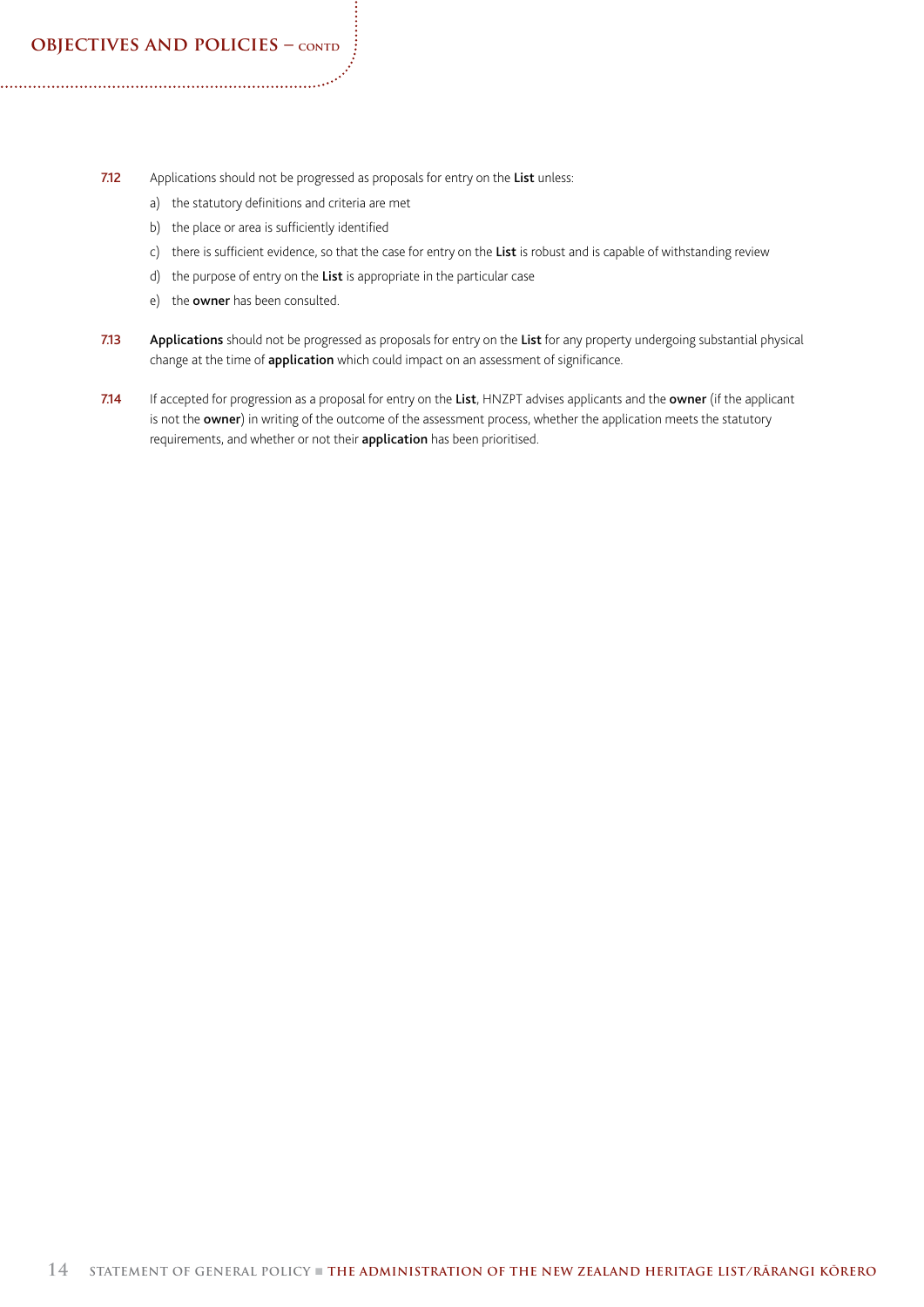## **ASSESSMENT OF PROPOSALS**

The New Zealand Heritage List/Rārangi Kōrero comprises five sections: A section relating to historic places, comprising the following categories:

- Category 1: Places of special or outstanding historical or cultural heritage significance or value
- Category 2: Places of historical or cultural heritage significance or value
	- $\blacksquare$  A section relating to historic areas
	- A section relating to wāhi tūpuna
- A section relating to wāhi tapu
- A section relating to wāhi tapu areas.

HNZPT has regard to the definitions and criteria provided in the HNZPTA when assessing which section of the List a proposal should be entered under.

### **OBJECTIVE 8:** Historical and cultural heritage is entered on the relevant section of the New Zealand Heritage List/Rārangi Kōrero appropriate to its significance or value and the definitions and criteria provided in the HNZPTA.

### **policies:**

### *All proposals*

- 8.1 HNZPT maintains guidelines for the entry of historic places, historic areas, wāhi tūpuna, wāhi tapu and wāhi tapu areas on the List.
- 8.2 Every proposal for entry on the List is considered on its merits and case by case.
- 8.3 HNZPT does not set a maximum or minimum land area for proposals.
- 8.4 The boundaries of individual entries in one section of the List should not overlap each other.
- 8.5 Entries on the List may contain, or overlap, with other entries made under a different section of the List.
- 8.6 A historic place, historic area, wāhi tūpuna, wāhi tapu or wāhi tapu area proposed for entry on the List must have an extent which provides a clear and logical demarcation from the surrounding area, having regard to the integrity and heritage feature(s) of the place or area, or a reasonable representation of such.
- 8.7 Where more than one heritage feature is to be acknowledged in a historic place, historic area, wāhi tūpuna, wāhi tapu or wāhi tapu area they should be located in relatively close proximity to each other within an area of geographical continuity.
- 8.8 In assessing a historic place or historic area of interest to Māori, wāhi tūpuna, wāhi tapu or wāhi tapu area for entry on the List, HNZPT will take into account the kaitiakitanga obligations and responsibilities of an iwi or hapū in relation to the place or area.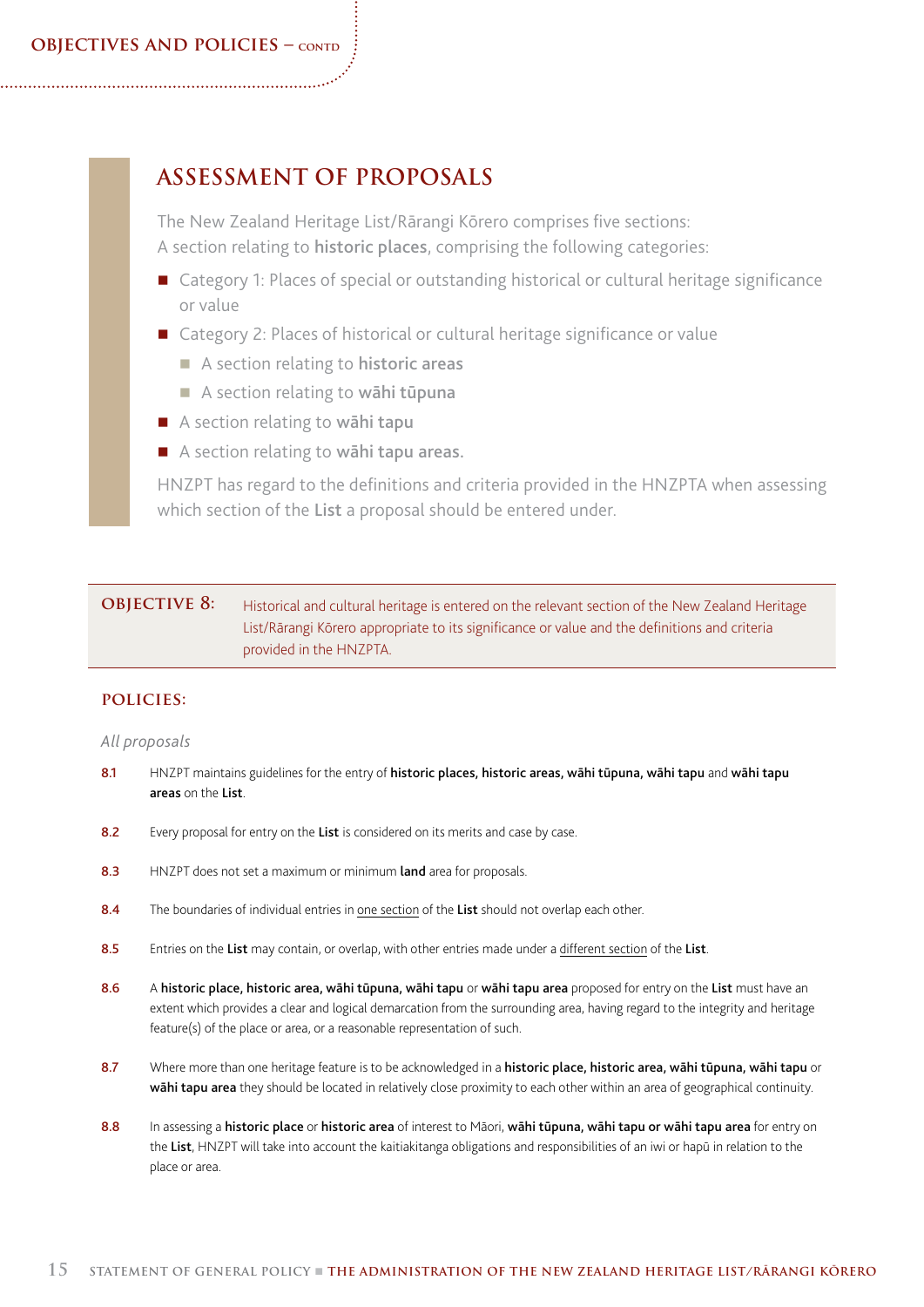### *Historic places*

- 8.9 Decisions on whether a proposal for entry on the List should be considered as a historic place are made by the Board in accordance with the definition provided in the HNZPTA and are consistent with the view that a **historic place** is comprised of a single, integrated whole including, where appropriate, its curtilage or setting if necessary for retaining or interpreting the heritage significance or value of the place.<sup>9</sup>
- 8.10 All proposed historic place entries on the List are assessed according to the following criteria: aesthetic, archaeological, architectural, cultural, historical, scientific, social, spiritual, technological and traditional, and must meet at least one criterion to be eligible for entry.10
- 8.11 In assigning Category 1 or Category 2 status to any historic place proposed for entry, the Board considers the degree of historical or cultural significance or value, recognising that the threshold for assigning Category 1 status under section 66(3) of the HNZPTA is that the place is of "special or outstanding" significance or value.<sup>11</sup>
- 8.12 The assignment of Category 1 or Category 2 status to any particular historic place of interest to Māori is assessed in consultation with the appropriate iwi or hapū.
- 8.13 Historic places should not be entered on the List within historic places already entered.

#### *Historic areas*

- 8.14 Decisions on whether a proposal for entry on the List should be considered as a historic area are made by the Board in accordance with the definition provided in the HNZPTA and are consistent with the view that a **historic area** is comprised of a single, contiguous area that contains an inter-related group of **historic places**.<sup>12</sup>
- 8.15 All proposed historic area entries on the List are assessed according to the following criteria: aesthetic, archaeological, architectural, cultural, historical, scientific, social, spiritual, technological and traditional, and must meet at least one criterion to be eligible for entry.13

### *Wāhi tūpuna*

- 8.16 Decisions on whether a proposal for entry on the List should be considered as a wāhi tūpuna are made by the Māori Heritage Council in accordance with the definition of wahi tupuna in the HNZPTA.<sup>14</sup>
- 8.17 All proposed wahi tūpuna entries on the List are assessed according to the criteria provided in section 66(5) of the HNZPTA, which specifies that a wāhi tūpuna:
	- a) has strong traditional associations with one or more ancestors significant to an iwi or hapū; and
	- b) is integral to the identity or cultural well-being of the iwi or hapū; and
	- c) is a distinct and cohesive place or area.<sup>15</sup>
- 8.18 A wāhi tūpuna must meet all three criteria to be eligible for entry on the List.
- 8.19 HNZPT will assess both places and areas for entry on the List as a wahi tūpuna, noting that a wahi tūpuna may contain a single heritage feature or a group of inter-related heritage features.

<sup>9</sup> Definition as per section 6 of the HNZPTA

<sup>10</sup> As per section 66(1) of the HNZPTA

<sup>11</sup> As per sections 65(4)(a)(i) and 66(3) of the HNZPTA

<sup>12</sup> Definition as per section 6 of the HNZPTA

<sup>13</sup> As per section 66(1) of the HNZPTA

<sup>14</sup> As per section 6 of the HNZPTA

<sup>&</sup>lt;sup>15</sup> As per section 66(5) of the HNZPTA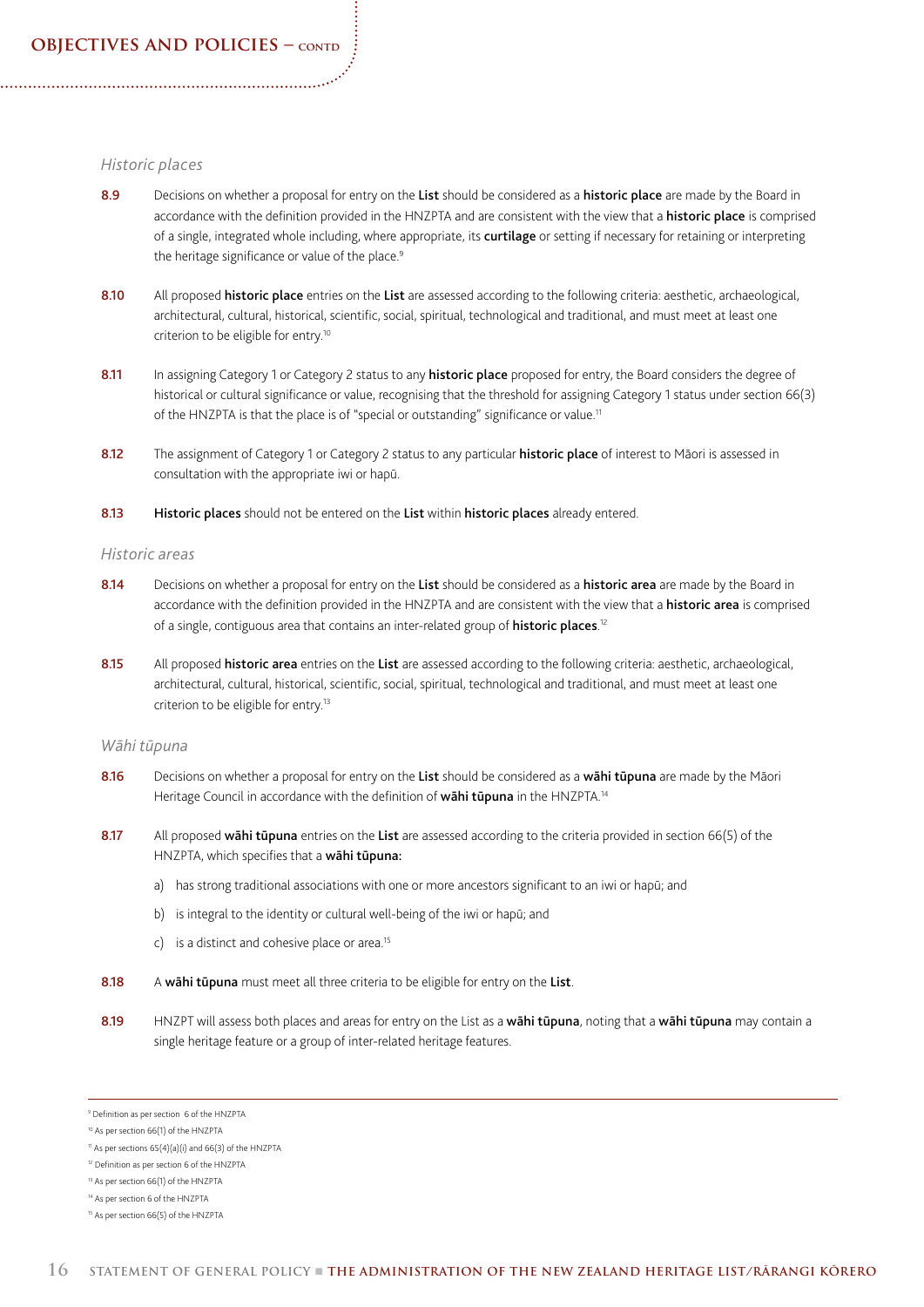- 8.20 HNZPT recognises that wahi tūpuna status may be applied to, or include, buildings or structures representative of, or associated with, tūpuna.
- 8.21 Where there are overlapping ancestral interests relating to a proposed wahitupuna, the collective extent of those interests will be contained within a single boundary and a single wahi tupuna entry on the List.
- 8.22 HNZPT recognises that a wahitupuna relates to iwi and hapū interests in a place rather than a whānau level of interest, although the interests of a whānau can be accommodated within the wider hapū focus.
- 8.23 HNZPT recognises that in certain circumstances, there will be one or more iwi or hapū interest in a wāhi tūpuna, and that a wāhi tūpuna can involve one or more ancestors for the same place or area.

#### *Wāhi tapu and wāhi tapu areas*

- 8.24 Decisions on whether a proposal for entry on the List should be considered as a wahi tapu or wahi tapu area are made by the Māori Heritage Council in accordance with the definition in the HNZPTA that wahi tapu means a place sacred to Māori in the traditional, spiritual, religious, ritual, or mythological sense. These decisions have regard to the views of the hapū or iwi or other relevant Māori interests with historical and cultural association in any particular case where appropriate.<sup>16</sup>
- 8.25 The Māori Heritage Council will not enter a wāhi tapu or wāhi tapu area on the List, unless it has an extent which has regard to the integrity of the wahi tapu within its bounds.
- 8.26 Wāhi tapu and wāhi tapu areas entered on the List could include residential sites or dwelling places present on the land, unless warranted by special circumstances in the view of the Māori Heritage Council.
- 8.27 Consideration is given to the physical, spatial, social, cultural and historical context, as appropriate, relating to any structural components within wāhi tapu or wāhi tapu areas proposed for entry on the List.
- 8.28 Wāhi tapu and wāhi tapu areas entered on the List may include land comprising streets or roadways, or water bodies such as rivers, streams, springs and waterways.
- 8.29 When considering proposals for entry on the List as wāhi tapu or wāhi tapu areas, the Māori Heritage Council will have regard to public use of, and public access over, water bodies and streets or roadways.

16 As per section 6 of the HNZPTA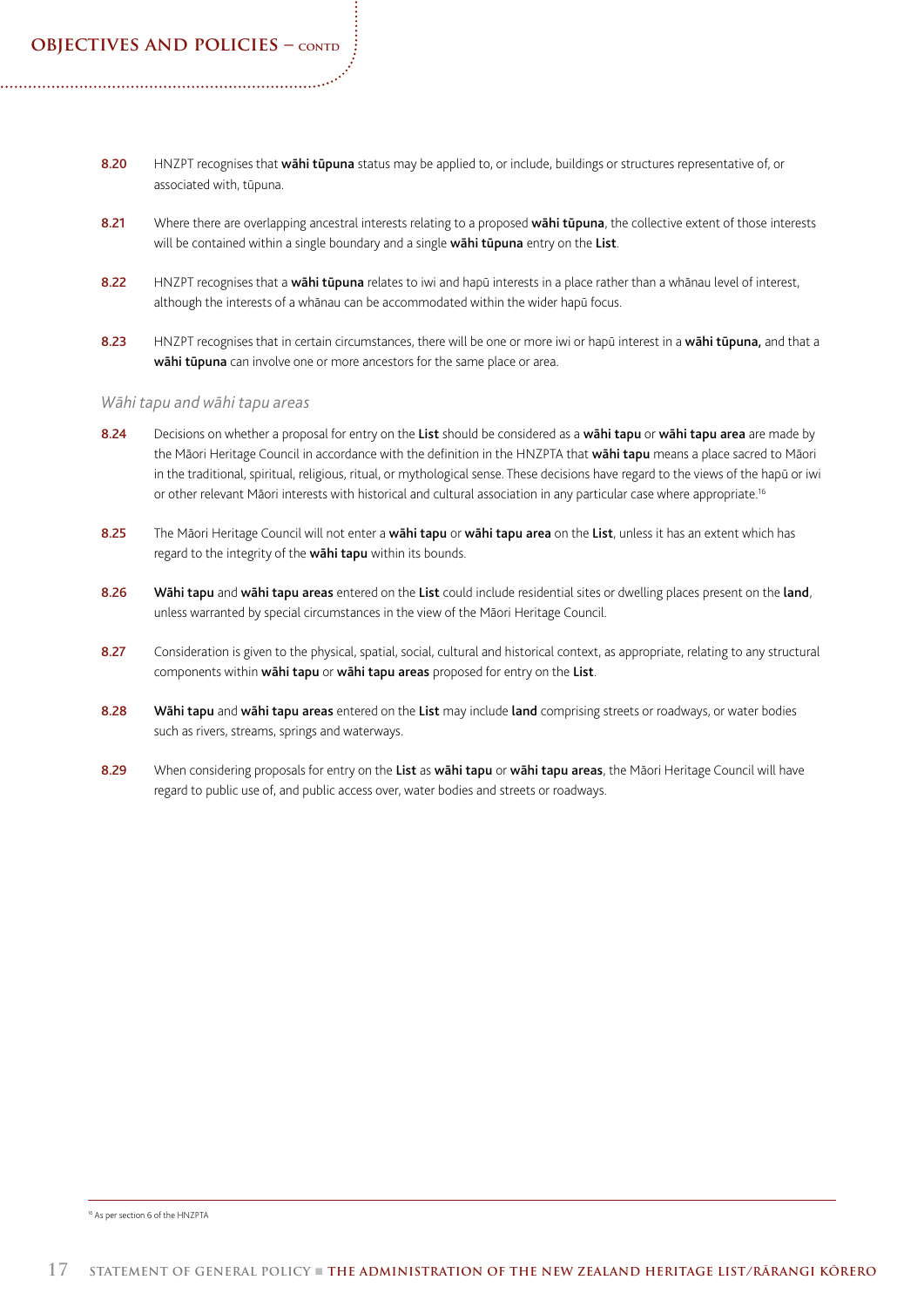### **objectives and policies – contd**

## **CONSULTATION**

### **OBJECTIVE 9:** HNZPT ensures appropriate notification and undertakes effective and meaningful consultation in its administration of the New Zealand Heritage List/Rārangi Kōrero.

- 9.1 For all proposals for entry on the List, HNZPT gives notice by a process in accordance with the requirements of the HNZPTA and appropriate to the particular circumstances, and written submissions are considered.<sup>17</sup>
- 9.2 HNZPT will consider entry by agreement with the owner and any registered interests in each case, but if there are several owners or registered interests, or if the List entry proposal is of particular interest to the public and it would be of benefit to notify, then public notification will be considered.18
- 9.3 HNZPT consults with owners and those making an application, upon receipt of an application for entry, and following preliminary assessment of the **application**.
- 9.4 HNZPT consults with owners, those with a registered interest, iwi and hapū, those making an application, and others having an interest, at the following stages:
	- a) prior to public notification of a proposal for entry on the List, or review of an existing entry<sup>19</sup>
	- b) prior to making a recommendation to a territorial authority or regional council as to the appropriate measures it should take to assist in **conservation** and protection of the place or area
	- c) following independent assessment of a proposal for entry on the List, in cases where HNZPT is the applicant, and has not accepted the recommendation(s) of the **independent assessor(s)**
	- d) following a decision to confirm an entry on the List.<sup>20</sup>
- 9.5 Consultation on List entry proposals with other organisations and individuals with an interest or expertise in heritage identification and assessment is sought whenever possible.
- 9.6 HNZPT takes into consideration any feedback received from the owner, those with a registered interest, iwi and hapū, and others having an interest.
- 9.7 Hearings will not be held and oral submissions will not be received in relation to List entry proposals, recognising that the entry process is an administrative process, not a judicial one, and that the HNZPTA does not provide for hearings.

<sup>17</sup> Notification procedure as per sections 67(4)to 67(9) and section 68(4) to 68(9) of the HNZPTA.

<sup>&</sup>lt;sup>18</sup> Entry by agreement covered by section 72 of the HNZPTA

<sup>19</sup> As per section 67(4)(b) and 68(4)(b) of the HNZPTA

<sup>20</sup> As per section 73(1) of the HNZPTA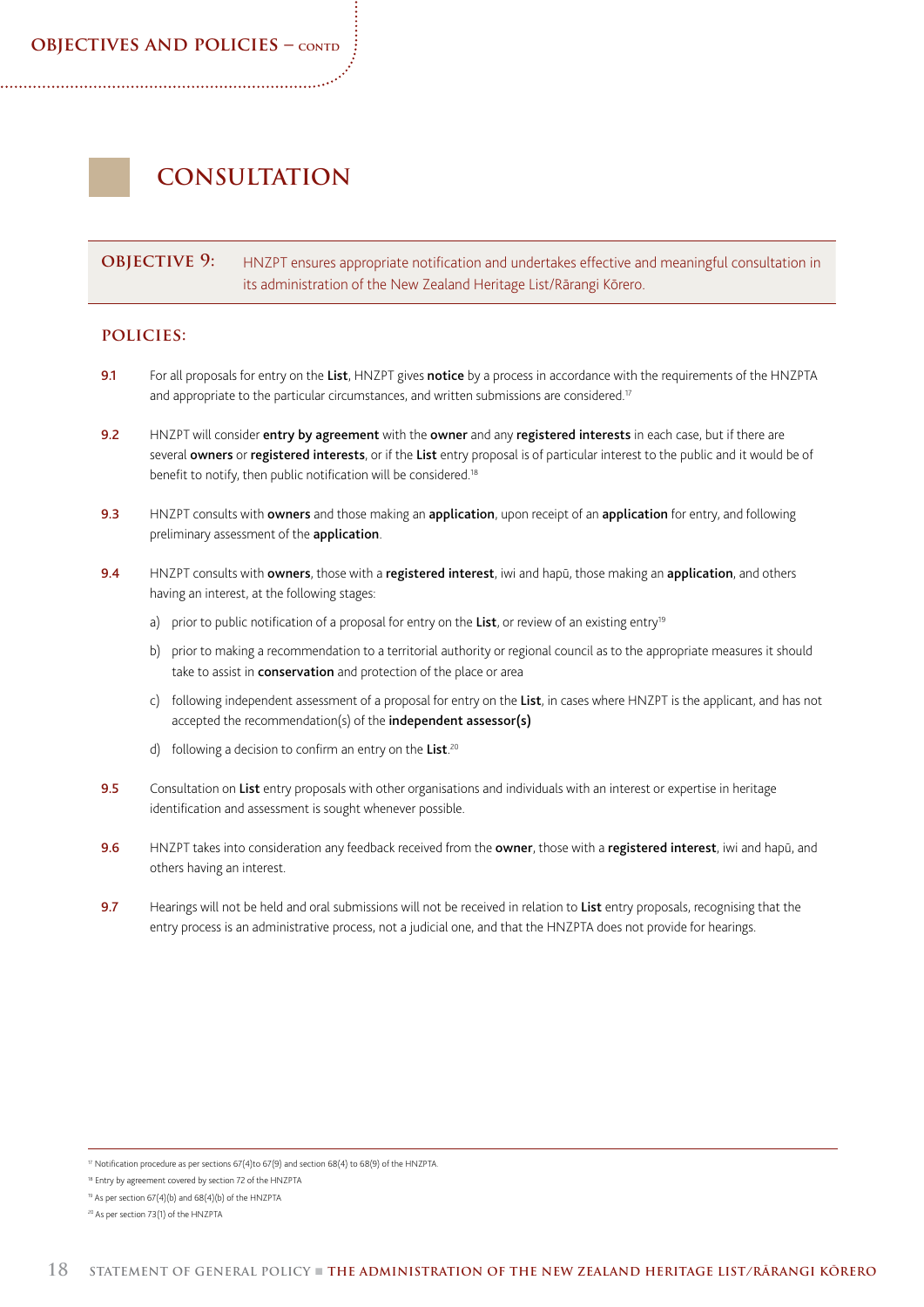| <b>OBJECTIVE 10:</b> | Consultation with iwi and hapū for the purposes of the New Zealand Heritage List/Rārangi |
|----------------------|------------------------------------------------------------------------------------------|
|                      | Kōrero is inclusive and meaningful.                                                      |

### **policies:**

- 10.1 All consultation with iwi, hapū and other Māori interests on List matters is conducted by HNZPT staff having regard to tikanga ā iwi.
- 10.2 HNZPT takes an inclusive approach to consultation with iwi or hapū interests in a proposed entry on the List, but has particular regard to the views of those with mana whenua, particularly if asked to consider the interests of iwi or hapū who do not, or no longer have, mana whenua there.
- 10.3 HNZPT may refer to Waitangi Tribunal findings or determinations of the courts in determining mana whenua status.
- 10.4 HNZPT gives notice to, and consults with, any holders of customary marine title or protected customary right for any proposals for entry on the List in the common marine and coastal area, as defined in the Marine and Coastal Area (Takutai Moana) Act 2011.<sup>21</sup>
- 10.5 HNZPT will recognise local tikanga when visiting sites of interest to Māori for the purposes of the List.

21 As per sections 67(9) and 68(9) of the HNZPTA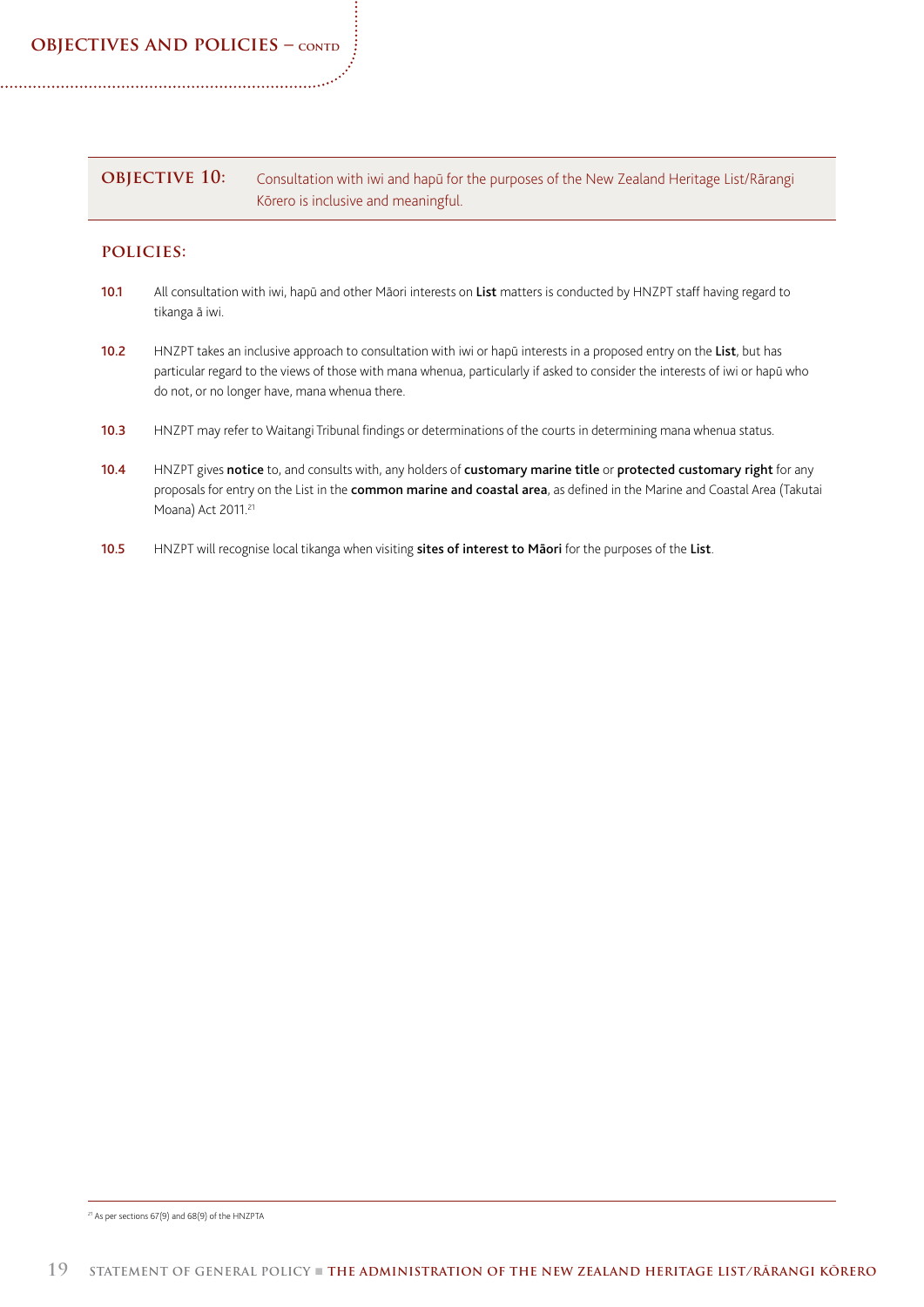## **DECISION-MAKING**

When making a decision on a New Zealand Heritage List/Rārangi Kōrero proposal, the Board or Māori Heritage Council, as appropriate, has regard to the relevant criteria of the HNZPTA, and also considers all submissions received and any issues raised.

Decisions on List proposals are supported by sufficient and appropriate information, meaningful consultation and are robust and capable of withstanding review.

### **OBJECTIVE 11:** Information supporting New Zealand Heritage List/Rārangi Kōrero decisions is sufficient and appropriate to the circumstances of the proposed entry.

- 11.1 Information supporting a List decision is sufficient to inform the public, notify owners, and be a source of information about historic places, historic areas, wāhi tūpuna, wāhi tapu and wāhi tapu areas for the purposes of the RMA.<sup>22</sup>
- 11.2 The information produced supporting a List decision is fit for purpose and appropriate to the significance of the place.
- 11.3 Information supporting a List decision:
	- a) includes sufficient evidence to clearly identify the location and extent of the proposed entry, including its name (as well as its former name and other names by which it is currently known), the legal description of the land affected and maps, plans or diagrams precisely defining the location and boundaries of the land proposed for entry
	- b) clearly documents the rationale for setting a particular extent around the historic place, historic area, wāhi tūpuna, wāhi tapu or wāhi tapu area
	- c) includes evidence of consultation with the **owner** of the land and relevant iwi and hapū as well as others affected by the proposal, and states the views expressed
	- d) specifies the recommendations which HNZPT will make to the territorial authority or regional council as to the appropriate measures they should take to assist in the conservation and protection of the historic place, historic area, wāhi tūpuna, wāhi tapu or wāhi tapu area.
- 11.4 Information supporting a List decision includes sufficient evidence to validate the significance assessment, including:
	- a) an account of the full range of relevant historical or cultural heritage values and knowledge
	- b) A physical description of the place in its current form, (including any structure exteriors and interiors where accessible), and relevant high quality photographs (where appropriate, with the express permission of **owners**)
	- c) a list of the references or information sources on which the account relies.

<sup>22</sup> As per section 65(3) of the HNZPTA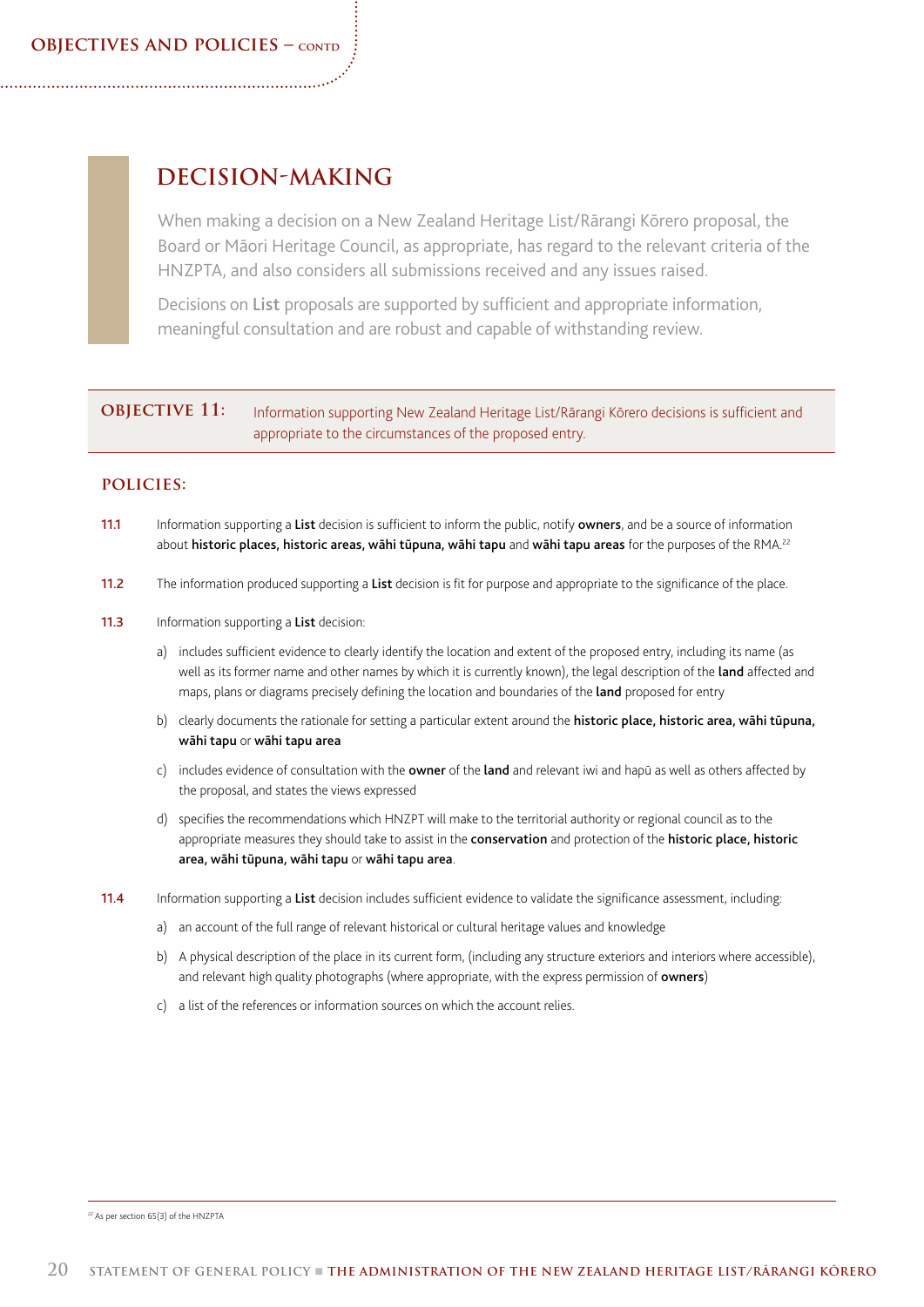- 11.5 Information supporting a decision on the entry of a historic place or historic area of interest to Māori, wāhi tūpuna, wāhi tapu or wāhi tapu area on the List includes sufficient evidence of consultation with the appropriate iwi and hapū (or other relevant Māori interest as the case may require in the Māori Heritage Council's opinion) and the views expressed.
- 11.6 Information supporting a decision on the entry of a wāhi tūpuna on the List includes an assessment in relation to the relevant eligibility criteria in section 66(5) of the HNZPTA and must include an assessment under all three criteria to be eligible for entry.<sup>23</sup>
- 11.7 Information supporting a decision on the entry of a **historic place** or **historic area** on the List includes an assessment in relation to the relevant eligibility criteria in section 66(1) of the HNZPTA, and must include an assessment under at least one criterion to be eligible for entry.24
- 11.8 Information supporting a decision on the entry of a **historic place** on the List includes an assessment of the reasons for proposed assignment to Category 1 or Category 2, having regard to the relevant criteria in section 66(3) of the HNZPTA, and must include an assessment of the place as having special or outstanding significance under at least one criteria to be eligible for entry as a Category 1 **historic place**.<sup>25</sup>
- 11.9 An assessment for the proposed entry of a Category 1 historic place on the List includes appropriate comparative analysis (where the place is compared to other similar places).
- 11.10 Where HNZPT proposes the inclusion of a chattel or chattels in the List entry of a historic place, a description sufficient to clearly identify the chattel or chattels is included in the information supporting the entry decision.

<sup>23</sup> Criteria as per section 66(5) of the HNZPTA

<sup>24</sup> As per 66(1) of the HNZPTA

<sup>25</sup> As per section 66(3) of the HNZPTA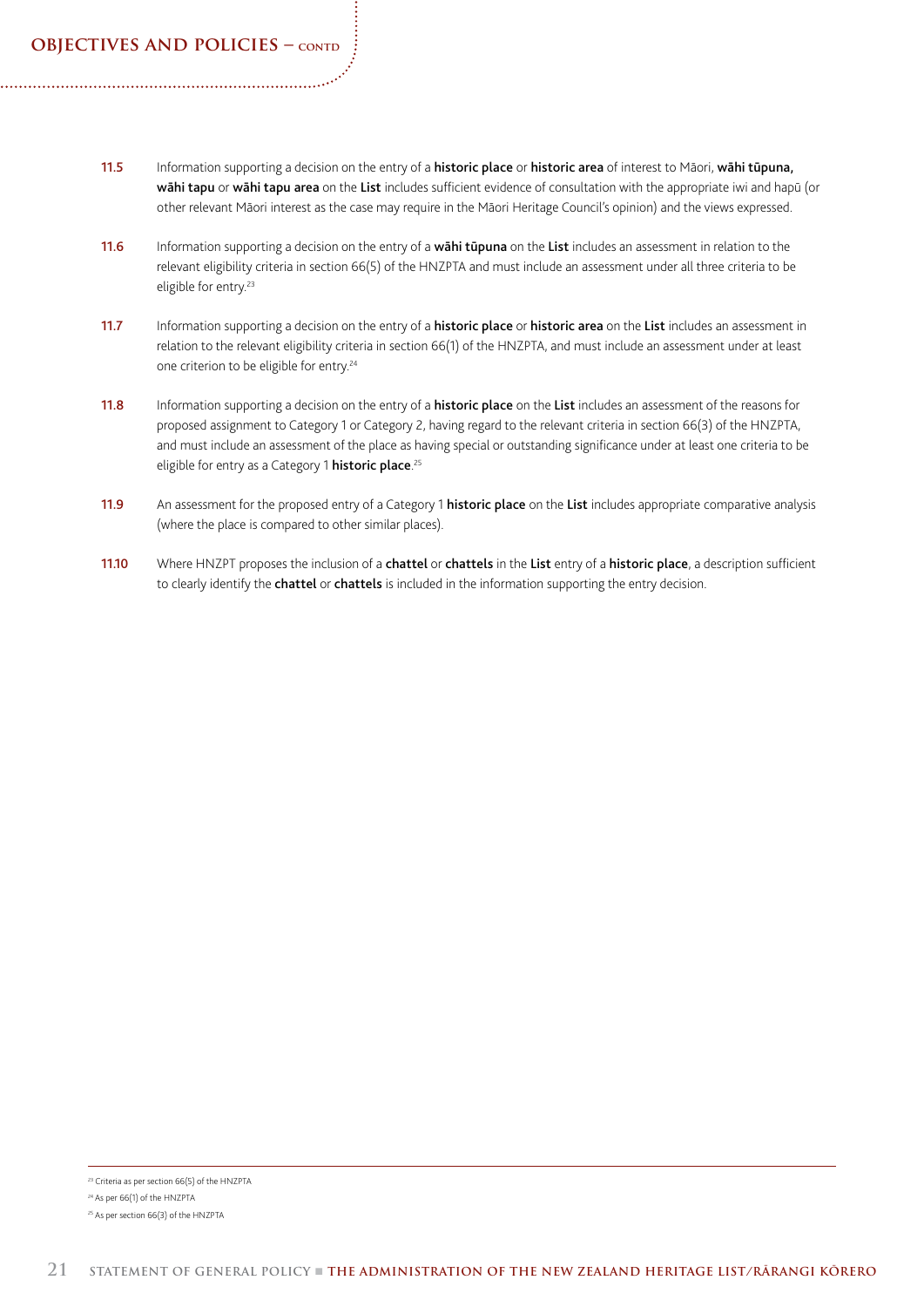| <b>OBJECTIVE 12:</b> | New Zealand Heritage List/Rārangi Kōrero entry decisions are robust and capable of |
|----------------------|------------------------------------------------------------------------------------|
|                      | withstanding review.                                                               |

- 12.1 The Board makes decisions on the entry of any historic place or historic area on the List and the Māori Heritage Council makes decisions on the entry of any **wāhi tūpuna, wāhi tapu** or **wāhi tapu area** on the **List**.<sup>26</sup>
- 12.2 The Māori Heritage Council or its delegated authority will determine whether a historic place or area is of Māori interest, and if so, will make a recommendation to the Board regarding its proposed entry on the List.<sup>27</sup>
- 12.3 Any proposals for entry on the List for which HNZPT is the applicant will be independently assessed following notification, along with any submissions received, to ensure that the supporting information is sufficient and appropriate to the circumstances of the proposed entry. 28
- 12.4 The Board or Māori Heritage Council as appropriate, will have regard to the recommendation(s) of the *independent* assessor, and will provide reasons to the assessor and submitters if it does not accept any recommendation.<sup>29</sup>
- 12.5 Decisions are consistent with the general principles of administrative law and natural justice, recognising that they are statutory decisions under the HNZPTA and may have consequences for the owner and other persons having an interest.
- 12.6 Decisions are approached with an open mind with regard to the particular merits of the case, and are fair and reasonable in the public interest.
- 12.7 Decisions take into account issues raised, in so far as these are identified during the consultation process.
- 12.8 Persons in a position to make any List decision who have any conflict of interest in relation to the entry (such as a relevant financial interest, a relationship to some party involved, or any prejudice towards a party or a party's case) will declare the conflict of interest and have no part in the decision.
- 12.9 Personal assurances or statements of intent will not be given prior to a List decision by the Board or Māori Heritage Council.
- 12.10 If the Board, Māori Heritage Council or their delegated authority, as appropriate, declines or defers a proposal for entry on the List, HNZPT will provide for the record the reason(s) and notify the applicant and other stakeholders of the decision.
- 12.11 HNZPT writes to the owner and other consulted parties usually within two weeks following any Board or Māori Heritage Council decision on a List proposal, and informs the public of the decision by way of public notice and on the HNZPT's website.<sup>30</sup>

<sup>26</sup> As per section 69 of the HNZPTA

<sup>27</sup> As per section 69(4) of the HNZPTA

<sup>28</sup> As per section 70(1) of the HNZPTA

<sup>29</sup> As per sections 70(2) to 70(3) of the HNZPTA

<sup>30</sup> As per section 73(1) of the HNZPTA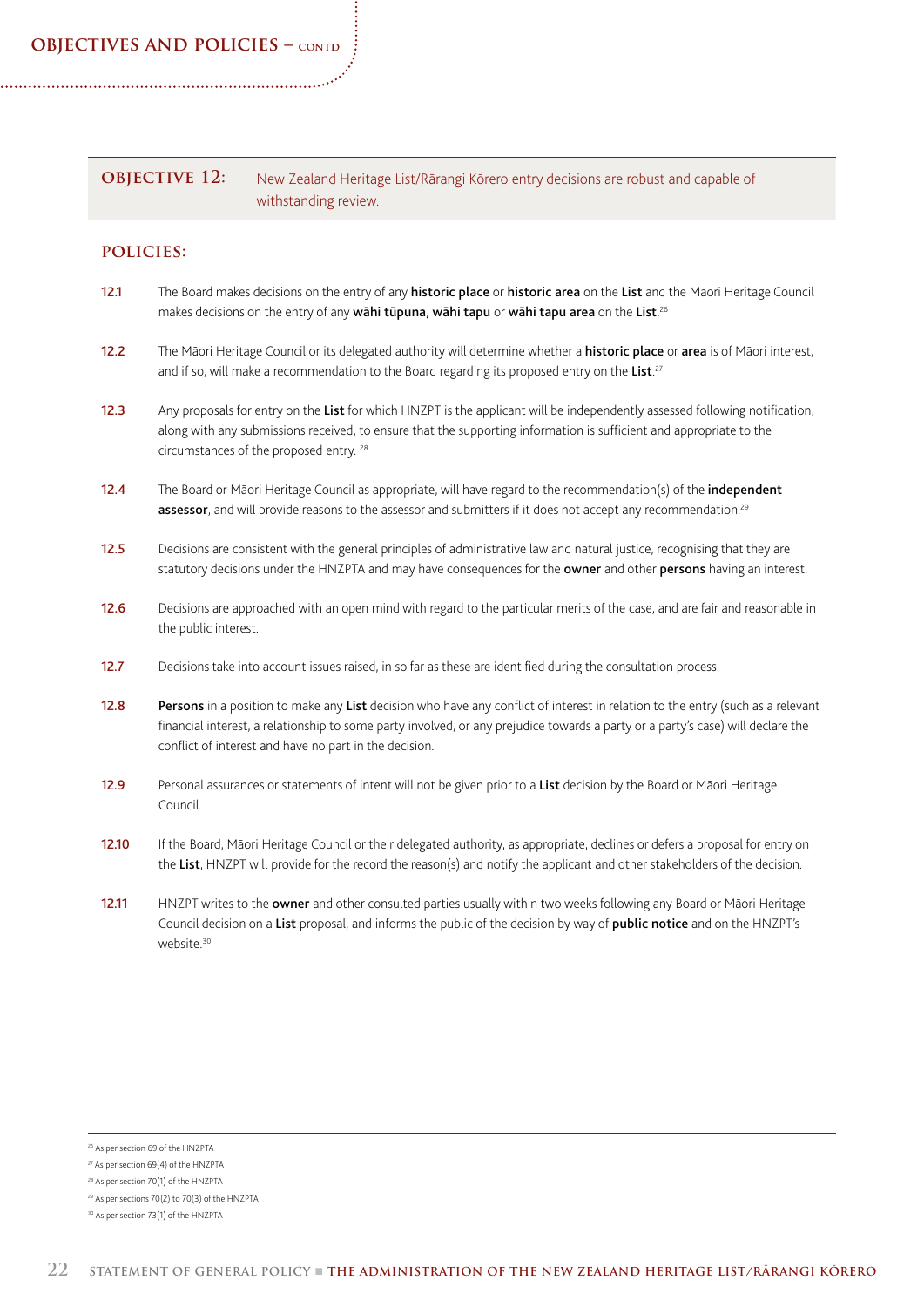## **MAINTENANCE OF THE NEW ZEALAND HERITAGE LIST/RĀRANGI KŌRERO**

The HNZPTA requires HNZPT to "continue and maintain" the New Zealand Heritage List/Rārangi Kōrero. The maintenance of the List, including the upgrading and review of entries as appropriate to the circumstances, is critical to ensuring its reputation as an authoritative and accurate record of New Zealand's significant historical and cultural heritage.

Any person may apply for a review of an entry provided it has been more than three years since the date of entry of the last review or entry onto the List. HNZPT may review an entry at any time.

The operation, maintenance and development of the List will be substantially funded from public sources because it is a public asset where the general public receives benefit from the information in the List, and is part of the national resource management system.

### **OBJECTIVE 13:** HNZPT operates, maintains and develops the New Zealand Heritage List/Rārangi Kōrero to the highest standards achievable.

- 13.1 HNZPT updates information in the List to maintain accuracy and consistency, and upgrades supporting information when necessary, to meet current standards and legal requirements.
- 13.2 Such maintenance of the List by upgrading or updating the information does not require a review under section 78 of the HNZPTA, unless the new information calls into question the heritage significance or value of the entry.
- 13.3 HNZPT liaises with current and subsequent owners, occupiers and managers of entries on the List to encourage protection and conservation in accordance with good practice and ensure awareness of the purposes and effects of the List.
- 13.4 HNZPT will endeavour to visit historical and cultural heritage entered on the List before and following major changes such as the destruction or modification of sites, or the demolition, relocation or major damage or alteration of buildings or structures, including adaptation involving façade retention, to record any information relating to changes
- 13.5 HNZPT seeks the permission of the **owner** prior to undertaking any visit to a privately owned place or area entered on the List, for the purpose of maintaining the List.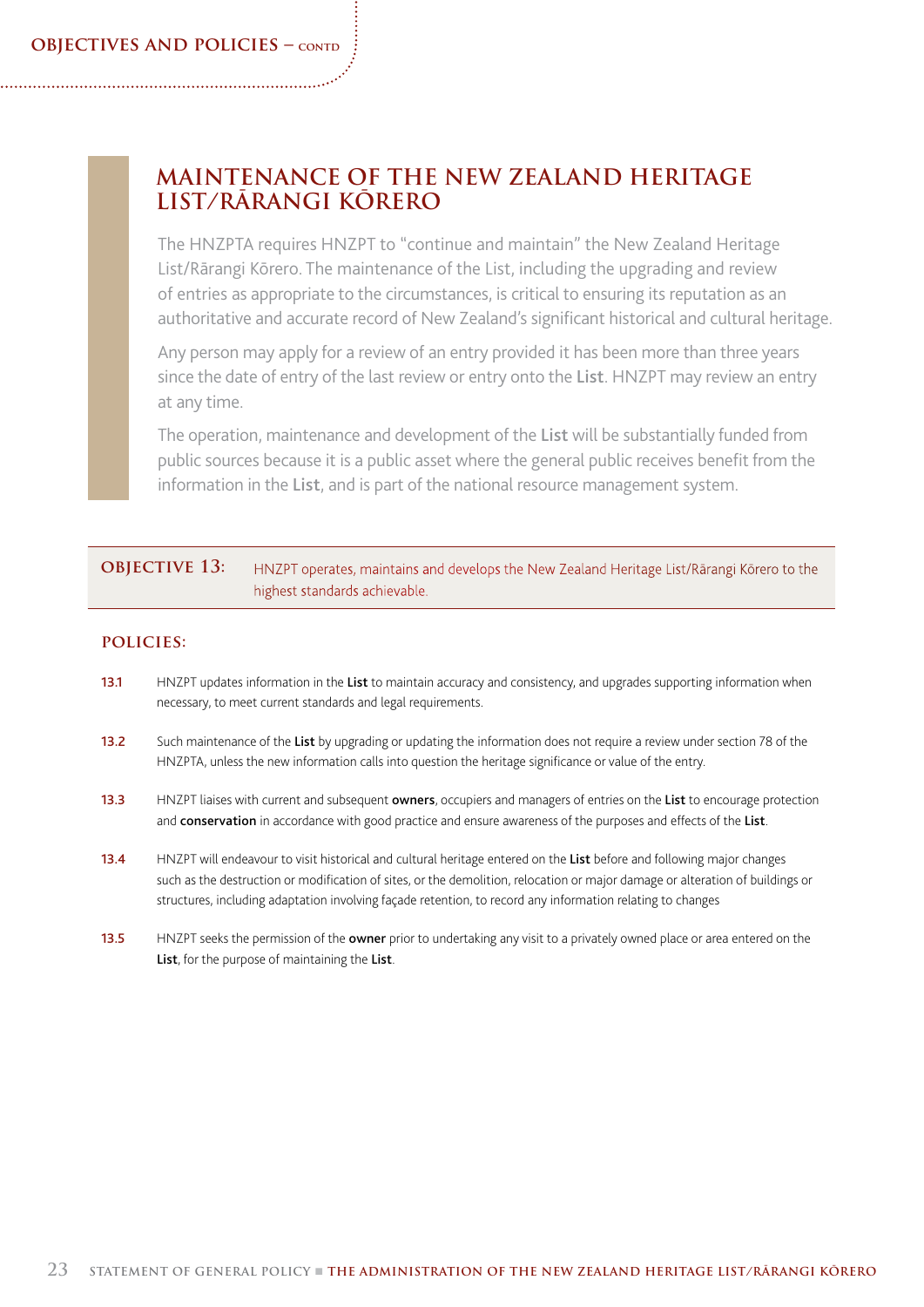### **OBJECTIVE 14:** HNZPT ensures the reliability and accuracy of the New Zealand Heritage List/Rārangi Kōrero as a source of information through the review process.

### **policies:**

#### Section 78 reviews to vary, remove or confirm an entry, or change the category of an entry

- 14.1 Upon receipt of an application for review made in writing on the prescribed form, HNZPT will advise the owner of the receipt of the application. The Board or Māori Heritage Council, as appropriate, will decide whether or not to initiate the review within one year, and the applicant and **owner** will be advised of the decision in writing.<sup>31</sup>
- 14.2 The Board or the Māori Heritage Council, as appropriate, will reject an application for a review, either in whole or in part, if the application does not disclose sufficient grounds to justify the review, or if the substance of the review (or part of it) has been considered within the previous three years.<sup>32</sup>
- 14.3 The Board (in the case of any **historic place** or a **historic area**) or the Māori Heritage Council (in the case of any wahi tūpuna, wāhi tapu or wāhi tapu area) may at any time initiate a review of any List entry, after making such inspections and enquiries and engaging in such consultation as it considers appropriate.<sup>33</sup>
- 14.4 When a review is initiated under section 78 of the HNZPTA, it should be completed expeditiously and usually within one year from the date of initiation.
- 14.5 HNZPT will review an entry on the List when it is necessary to consider the following:
	- a) the validity or appropriateness of the entry (for example, following substantial changes with adverse effects on heritage values including the relocation or removal of heritage structures or façadism)
	- b) a change in the extent of what is entered on the List
	- c) a change to the section of the List in which the entry is placed
	- d) a change to the category assigned to a **historic place**
	- e) the removal of an entry.
- 14.6 Reviews will be conducted in the same manner as proposals for entry on the List.<sup>34</sup> Specific policies relating to proposals therefore also apply to reviews, as appropriate.
- 14.7 HNZPT consults with owners, iwi and hapū, the relevant territorial authority and regional council and others having an interest or registered interest, as appropriate to the circumstances, prior to and following a decision to review an existing List entry under section 78 of the HNZPTA.

#### Section 79 removals in the case of destruction or demolition

- 14.8 A removal of a List entry due to demolition or destruction under section 79 of the HNZPTA should be completed as soon as practicable and normally within six months of HNZPT receiving confirmation of the demolition or destruction.
- 14.9 When an entry is removed from the List as a result of destruction or demolition, notice will be given, usually within two weeks of the decision, to the relevant territorial authority and regional council and to other interested parties appropriate to the particular circumstances.<sup>35</sup>

<sup>31</sup> As per section 78(6) of the HNZPTA

<sup>32</sup> As per section 78(4) of the HNZPTA

<sup>33</sup> As per section 78(1) of the HNZPTA

<sup>34</sup> As per section 78(7) of the HNZPTA

<sup>&</sup>lt;sup>35</sup> Local authorities must be notified as per section 79(b) of the HNZPTA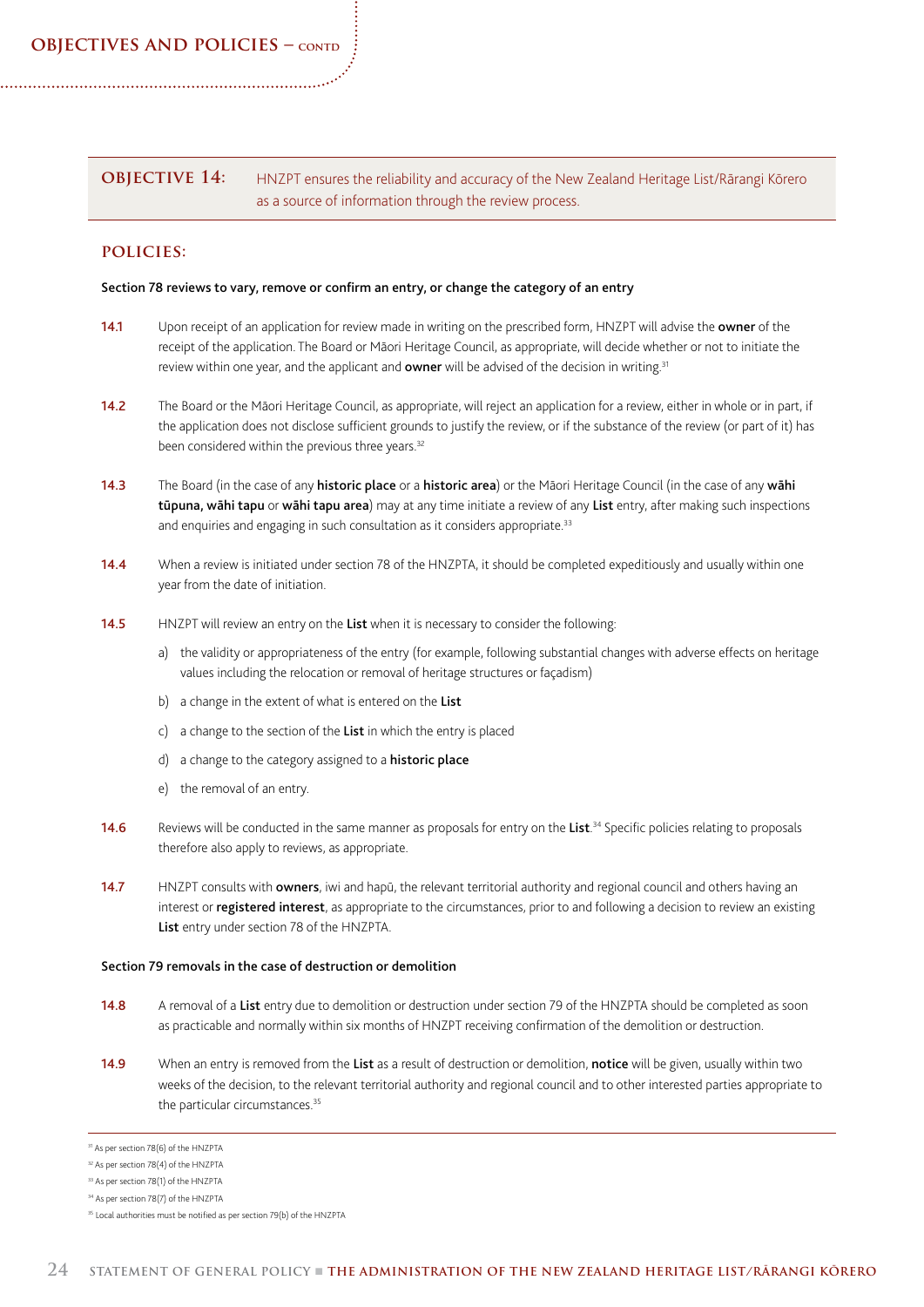### **glossary**

## **GLOSSARY**

Where the definition is derived from a statute, the relevant section in HNZPTA or other Act is given in brackets. Users are advised to check the most recent versions of these definitions in the relevant legislation in case there have been any amendments since the publication of this policy.

| <b>Application</b>                                     | An application is an application for entry on the List.<br>[HNZPTA sections 67(1) and 68(1)]                                                                                                                         |
|--------------------------------------------------------|----------------------------------------------------------------------------------------------------------------------------------------------------------------------------------------------------------------------|
| Archaeological site                                    | Archaeological site means                                                                                                                                                                                            |
|                                                        | (a) any place in New Zealand, including any building or structure (or part of a building or<br>structure), that                                                                                                      |
|                                                        | was associated with human activity that occurred before 1900 or is the site of the<br>(i)<br>wreck of any vessel where the wreck occurred before 1900; and                                                           |
|                                                        | (ii) provides or may provide, through investigation by archaeological methods, evidence<br>relating to the history of New Zealand; and                                                                               |
|                                                        | (b) includes a site for which a declaration is made under section 43(1).                                                                                                                                             |
|                                                        | [HNZPTA section 6]                                                                                                                                                                                                   |
| <b>Chattels</b>                                        | Chattels are movable objects associated with a historic place, such as church pews, a<br>grandfather clock or workshop tools. Chattels do not include items which are part of, and<br>physically affixed to a place. |
| <b>Common marine and coastal</b><br>area               | <b>Common marine and coastal area</b> is as defined in section 9(1) of the Marine and Coastal<br>Area (Takutai Moana) Act 2011.                                                                                      |
|                                                        | [HNZPTA section 6]                                                                                                                                                                                                   |
| Conservation                                           | Conservation includes the processes of preserving, maintaining, and restoring historic places<br>and historic areas so as to safeguard their historical and cultural values. [HNZPTA, section 6]                     |
| Curtilage                                              | Curtilage is the geographical area that provides the immediate physical context for a<br>heritage place. Land title boundaries and heritage curtilages may not coincide. <sup>36</sup>                               |
| Customary marine title,<br>customary marine title area | Customary marine title and customary marine title area are as defined in section 9(1)<br>of the Marine and Coastal Area (Takutai Moana) Act 2011.<br>[HNZPTA section 6]                                              |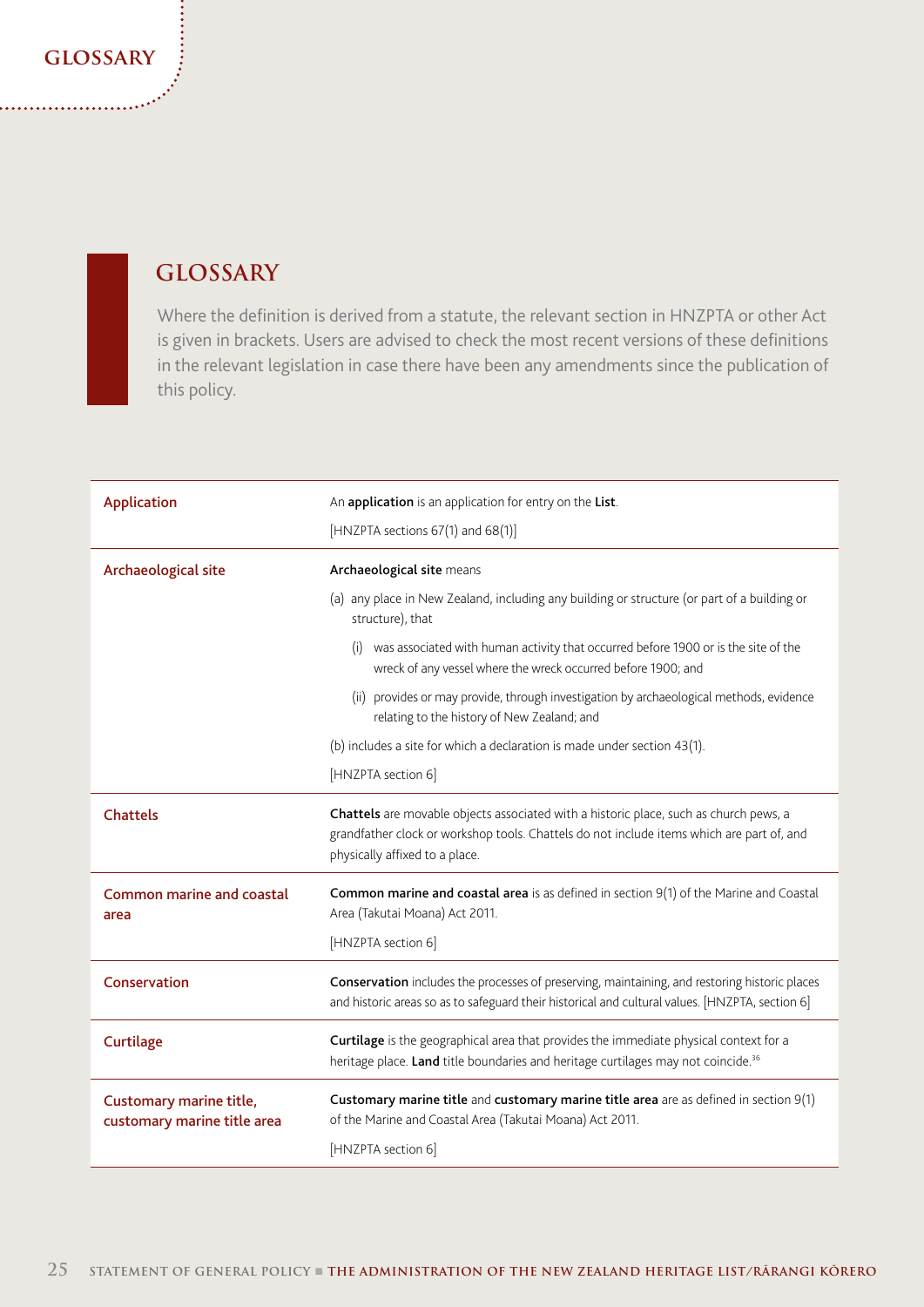| Entry by agreement    | Entry by agreement means entry on the List without giving public notice, in cases where<br>all persons who have a right to be notified under section $67(4)(b)(i)$ or section $68(4)9B)(i)$<br>and (ii) have given their written approval.<br>[HNZPTA section 72] |
|-----------------------|-------------------------------------------------------------------------------------------------------------------------------------------------------------------------------------------------------------------------------------------------------------------|
| <b>Historic</b> area  | A historic area means an area of land that-                                                                                                                                                                                                                       |
|                       | (a) contains an inter-related group of historic places; and                                                                                                                                                                                                       |
|                       | (b) forms part of the historical and cultural heritage of New Zealand; and                                                                                                                                                                                        |
|                       | (c) lies within the territorial limits of New Zealand.                                                                                                                                                                                                            |
|                       | [HNZPTA section 6]                                                                                                                                                                                                                                                |
| <b>Historic place</b> | A historic place-                                                                                                                                                                                                                                                 |
|                       | means any of the following that forms a part of the historical and cultural heritage of<br>a)<br>New Zealand and that lies within the territorial limits of New Zealand:                                                                                          |
|                       | land, including an archaeological site or part of an archaeological site:<br>(i)                                                                                                                                                                                  |
|                       | a building or structure (or part of a building or structure):<br>(ii)                                                                                                                                                                                             |
|                       | (iii) any combination of land, buildings, structures, or associated buildings or structures (or<br>parts of buildings, structures, or associated buildings or structures); and                                                                                    |
|                       | (b) includes any thing that is in or fixed to land described in paragraph (a).                                                                                                                                                                                    |
|                       | [HNZPTA section 6]                                                                                                                                                                                                                                                |
| Independent assessor  | An independent assessor is an independent expert assessor appointed by the Board or<br>Māori Heritage Council, as appropriate, to assess List applications for which HNZPT is the<br>applicant.                                                                   |
|                       | [HNZPTA section 70]                                                                                                                                                                                                                                               |
| Land                  | Land Includes-                                                                                                                                                                                                                                                    |
|                       | (a) land covered by water; and                                                                                                                                                                                                                                    |
|                       | (b) the airspace above land.                                                                                                                                                                                                                                      |
|                       | [HNZPTA section 6]                                                                                                                                                                                                                                                |
| List                  | The List refers to the New Zealand Heritage List/Rārangi Kōrero which is the same as the<br>Register established under section 22 of the Historic Places Act 1993.                                                                                                |
|                       | [HNZPTA section 65(1)]                                                                                                                                                                                                                                            |
| <b>Notice</b>         | A notice means a written notice to which, if the case requires, section 104 (the giving of<br>notices) applies.                                                                                                                                                   |
|                       | [HNZPTA section 6]                                                                                                                                                                                                                                                |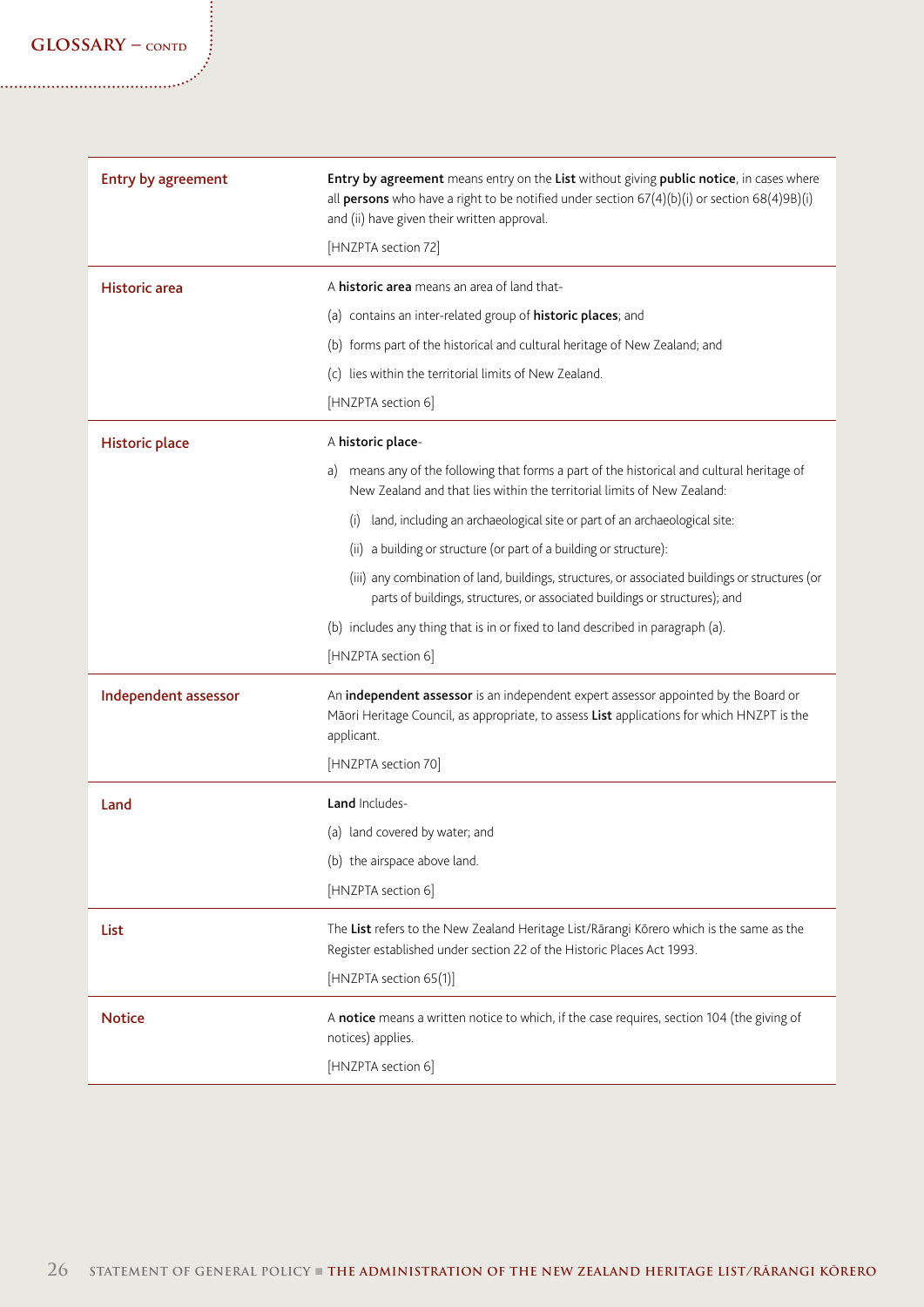| Owner                      | An owner means-                                                                                                                                                                                                    |
|----------------------------|--------------------------------------------------------------------------------------------------------------------------------------------------------------------------------------------------------------------|
|                            | (a) the owner of the fee simple estate in the relevant land; or                                                                                                                                                    |
|                            | if there is no title to the land,-<br>(b                                                                                                                                                                           |
|                            | the person in whom the land is vested; or<br>(i)                                                                                                                                                                   |
|                            | (ii) the person who has responsibility under any enactment for the land.                                                                                                                                           |
|                            | [HNZPTA section 6]                                                                                                                                                                                                 |
| Person                     | A person includes the Crown, a corporation sole, and a body of persons, whether corporate<br>or unincorporated.                                                                                                    |
|                            | [HNZPTA section 6]                                                                                                                                                                                                 |
| Protected customary right  | A protected customary right has the meaning given in section 9(1) of the Marine and<br>Coastal Area (Takutai Moana) Act 2011.                                                                                      |
|                            | [HNZPTA section 6]                                                                                                                                                                                                 |
| <b>Public notice</b>       | Public notice means a notice published -                                                                                                                                                                           |
|                            | (a) in one or more newspapers circulating in the area where the relevant historic place,<br>historic area, wāhi tūpuna, wāhi tapu, or wāhi tapu area is located; or                                                |
|                            | (b) on an internet site that is maintained by HNZPT and to which the public has free access.                                                                                                                       |
|                            | [HNZPTA section 6]                                                                                                                                                                                                 |
| <b>Registered interest</b> | A Registered interest means -                                                                                                                                                                                      |
|                            | an estate or interest in land registered under the Land Transfer Act 1952; and<br>a)                                                                                                                               |
|                            | (b) includes a mortgage or charge registered under that Act.                                                                                                                                                       |
|                            | [HNZPTA section 6]                                                                                                                                                                                                 |
| Site of interest to Māori  | A site of interest to Māori is an archaeological site or other place in which an iwi or a<br>hapū has, or at any time has had, an interest. [HNZPTA section 6]                                                     |
| Wāhi tapu                  | A wāhi tapu is a place sacred to Māori in the traditional, spiritual, religious, ritual, or<br>mythological sense. [HNZPTA section 6]                                                                              |
| Wāhi tapu area             | A wāhi tapu area is land that contains one or more wāhi tapu. [HNZPTA section 6]                                                                                                                                   |
| Wāhi tūpuna                | A wāhi tūpuna is a place important to Māori for its ancestral significance and associated<br>cultural and traditional values, and a reference to wāhi tūpuna includes a reference, as the<br>context requires, to- |
|                            | (a) wāhi tīpuna                                                                                                                                                                                                    |
|                            | (b) wāhi tupuna                                                                                                                                                                                                    |
|                            | (c) wāhi tipuna.                                                                                                                                                                                                   |
|                            | [HNZPTA section 6]                                                                                                                                                                                                 |